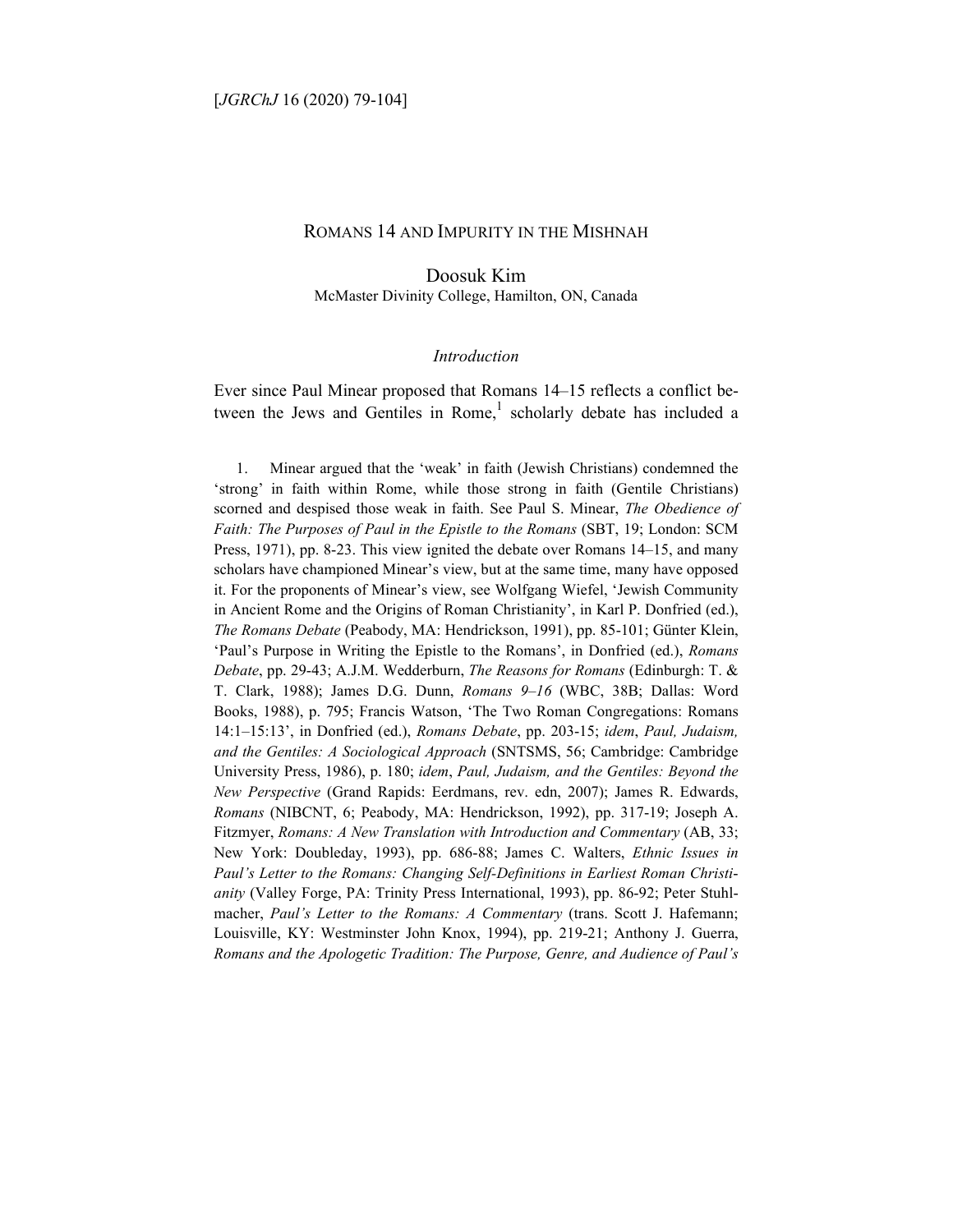discussion of the identity of the Roman congregation to which Paul was writing and an examination of the specific situation that prompted the letter.<sup>2</sup> In other words, scholars have attempted to answer questions as to who

*Letter* (SNTSMS, 81; Cambridge: Cambridge University Press, 1995); Douglas J. Moo, *The Epistle to the Romans* (NICNT; Grand Rapids: Eerdmans, 1996), pp. 826-33; John M.G. Barclay, '"Do We Undermine the Law?" A Study of Romans 14:1–15:6', in James D.G. Dunn (ed.), *Paul and the Mosaic Law: The Third Durham-Tübingen Research Symposium on Earliest Christianity and Judaism (Durham, September, 1994)* (Tubingen: J.C.B. Mohr, 1996), pp. 287-308; Mark D. Nanos, *The Mystery of Romans: The Jewish Context of Paul's Letter* (Minneapolis: Fortress, 1996), pp. 75-85; *idem*, 'The Jewish Context of the Gentile Audience Addressed in Paul's Letter to the Romans', *CBQ* 61 (1999), pp. 283-304 (297-304); Thomas R. Schreiner, *Romans* (BECNT, 6; Grand Rapids: Baker, 1998), p. 705; Mark Reasoner, *The Strong and the Weak: Romans 14:1–15:13 in Context* (SNTSMS, 103; Cambridge: Cambridge University Press, 1999); Ben Witherington III and Darlene Hyatt, *Paul's Letter to the Romans: A Socio-Rhetorical Commentary* (Grand Rapids: Eerdmans, 2004), pp. 330-33; A. Andrew Das, *Paul and the Jews* (Library of Pauline Studies; Peabody, MA: Hendrickson, 2003); *idem*, *Solving the Romans Debate* (Minneapolis: Fortress Press, 2007); *idem*, '"Praise the Lord, All You Gentiles": The Encoded Audience of Romans 15:7-13', *JSNT* 34 (2011), pp. 90-110; Robert Jewett, *Romans: A Commentary* (Hermeneia; Minneapolis: Fortress, 2007), pp. 833-36; David G. Horrell, *Solidarity and Difference: A Contemporary Reading of Paul's Ethics* (Edinburgh: T. & T. Clark, 2nd edn, 2016), pp. 182- 89.

2. For the opponents of Minear's view, see Robert J. Karris, 'Rom 14:1– 15:13 and the Occasion of Romans', *CBQ* 35 (1973), pp. 155-78; Junji Kinoshita, 'Romans, Two Writings Combined: A New Interpretation of the Body of Romans', *Nov*T 7 (1965), pp. 258-77; Günther Bornkamm, 'Letter to the Romans as Paul's Last Will and Testament', in Karl P. Donfried (ed.), *The Romans Debate* (Peabody, MA: Hendrickson, 1991), pp. 29-43; J. Paul Sampley, 'The Weak and the Strong: Paul's Careful and Crafty Rhetorical Strategy in Romans 14:1–15:13', in L. Michael White and O. Larry Yarbrough (eds.), *The Social World of the First Christians* (Festschrift Wayne A. Meeks; Minneapolis: Fortress Press, 1995), pp. 40-52; Wayne A. Meeks, 'Judgment and the Brothers: Romans 14:1–15:3', in Gerald F. Hawthorne (ed.), *Tradition and Interpretation in the New Testament: Essays in Honor of E. Earle Ellis for His 60th Birthday* (Grand Rapids: Eerdmans, 1987), pp. 290-300; Herman C. Waetjen, *The Letter to the Romans: Salvation as Justice and the Deconstruction of Law* (New Testament Monographs, 32; Sheffield: Sheffield Phoenix Press, 2011), pp. 315-16.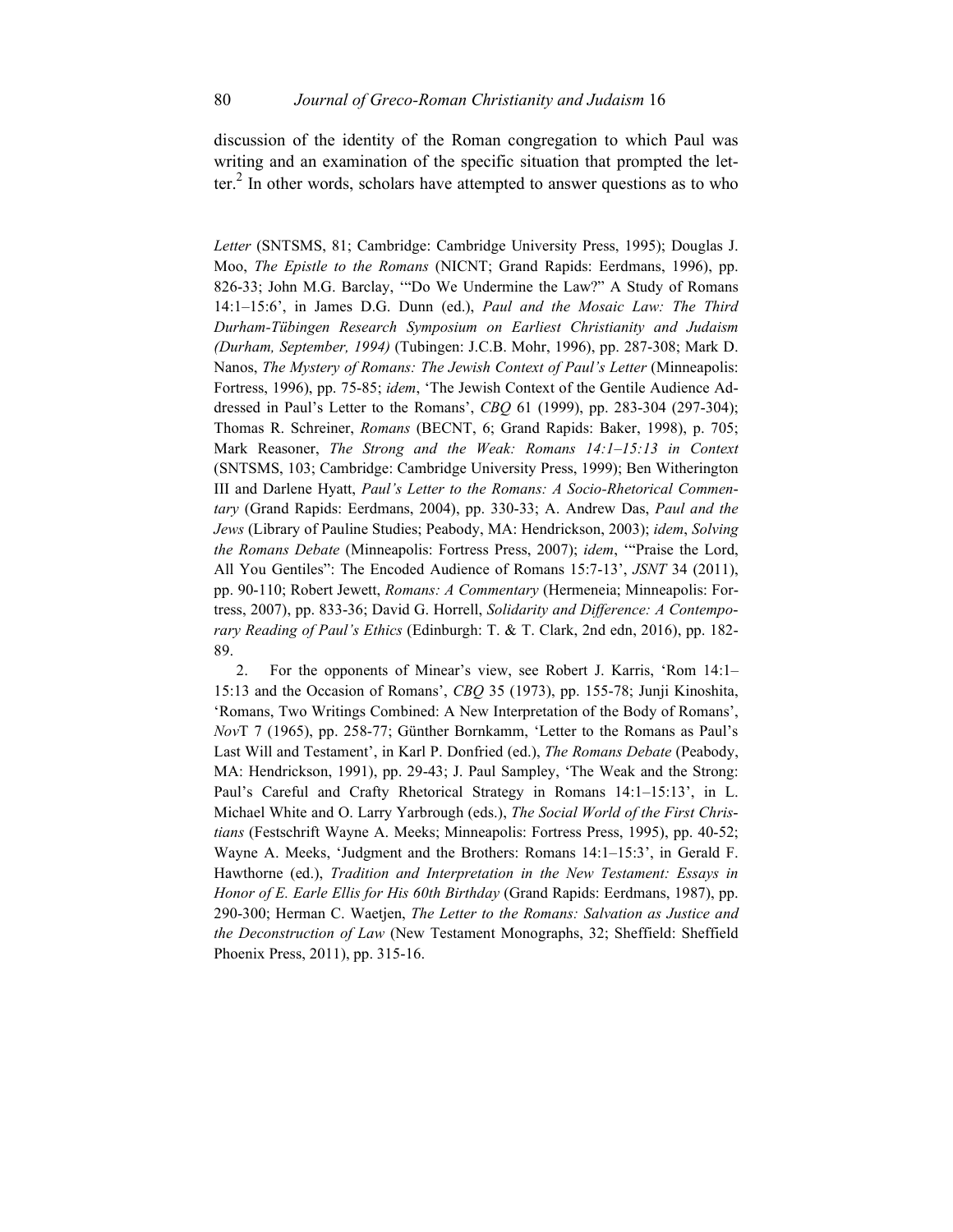the weak and the strong were, what the social situation behind Romans 14– 15 was and what Paul's stance on the situation was.<sup>3</sup> In this debate, scholars often arrive at three related conclusions: First, Romans 14–15 deals with dietary laws.<sup>4</sup> Secondly, 'the weak' represents Jewish Christians while 'the strong' represents Gentile Christians.<sup>5</sup> Thirdly, Paul presents the position that the Jewish dietary laws do not have efficacy anymore but have been abolished.<sup>6</sup> These three conclusions presuppose an antagonistic tension between Jewish and Christian theology and argue that Paul diverged from his Jewish traditions.

3. These three areas of inquiry have been explored through a variety of methodological angles, including social-scientific approaches, intertextual studies, Jewish approaches and so on. For social-scientific approaches, see Watson, *Paul*, pp. 175-81; Philip Francis Esler, *Conflict and Identity in Romans: The Social Setting of Paul's Letter* (Minneapolis: Fortress Press, 2003), pp. 339-56; *idem*, *Community and Gospel in Luke–Acts: The Social and Political Motivations of Lucan Theology* (SNTSMS, 57; Cambridge: Cambridge University Press, 1987), pp. 65-70. For intertextual studies, see Karris, 'Rom 14:1–15:13', pp. 75-99; Meeks, 'Judgment', 290-300; Michael B. Thompson, *Clothed with Christ: The Example and Teaching of Jesus in Romans 12:1–15:13* (JSNTSup, 59; Sheffield: JSOT Press, 1991), pp. 188-93. For Jewish approaches, see Peter J. Tomson, *Paul and the Jewish Law: Halakha in the Letters of the Apostle to the Gentiles* (CRINT, 3; Assen: Van Gorcum, 1990), pp. 242-43; Jacob Milgrom, 'The Dynamics of Purity in the Priestly System', in M.J.H.M. Poorthuis and Joshua J. Schwartz (ed.), *Purity and Holiness: The Heritage of Leviticus* (Jewish and Christian Perspectives Series, 2; Leiden: Brill, 2000), pp. 27-32; Jonathan Klawans, 'Notions of Gentile Impurity in Ancient Judaism', *AJS Review* 20 (1995), pp. 285-312.

4. Joel Marcus, 'The Circumcision and the Uncircumcision in Rome', *NTS* 35 (1989), pp. 67-81; Barclay, 'Do We Undermine', p. 289; C.E.B. Cranfield, *A Critical and Exegetical Commentary on the Epistle to the Romans 9–16* (ICC, 24A; Edinburgh: T. & T. Clark, 1979), pp. 690-98; Watson, *Paul*, pp. 88-98; Wedderburn, *Reasons*, pp. 30-35; Dunn, *Romans 9–16*, pp. 795-806.

5. C.K. Barrett, *A Commentary on the Epistle to the Romans* (BNTC; London: A. & C. Black, 1962), pp. 256-57; Cranfield, *Romans 9–16*, pp. 694-97; Dunn, *Romans 9–16*, pp. 792-802; Alan F. Segal, *Paul the Convert: The Apostolate and Apostasy of Saul the Pharisee* (New Haven: Yale University Press, 1990), pp. 231- 33; Tomson, *Paul*, pp. 236-58.

6. Stuhlmacher, *Romans*, p. 227; Schreiner, *Romans*, pp. 730-31; Barclay, 'Do We Undermine', pp. 287-308.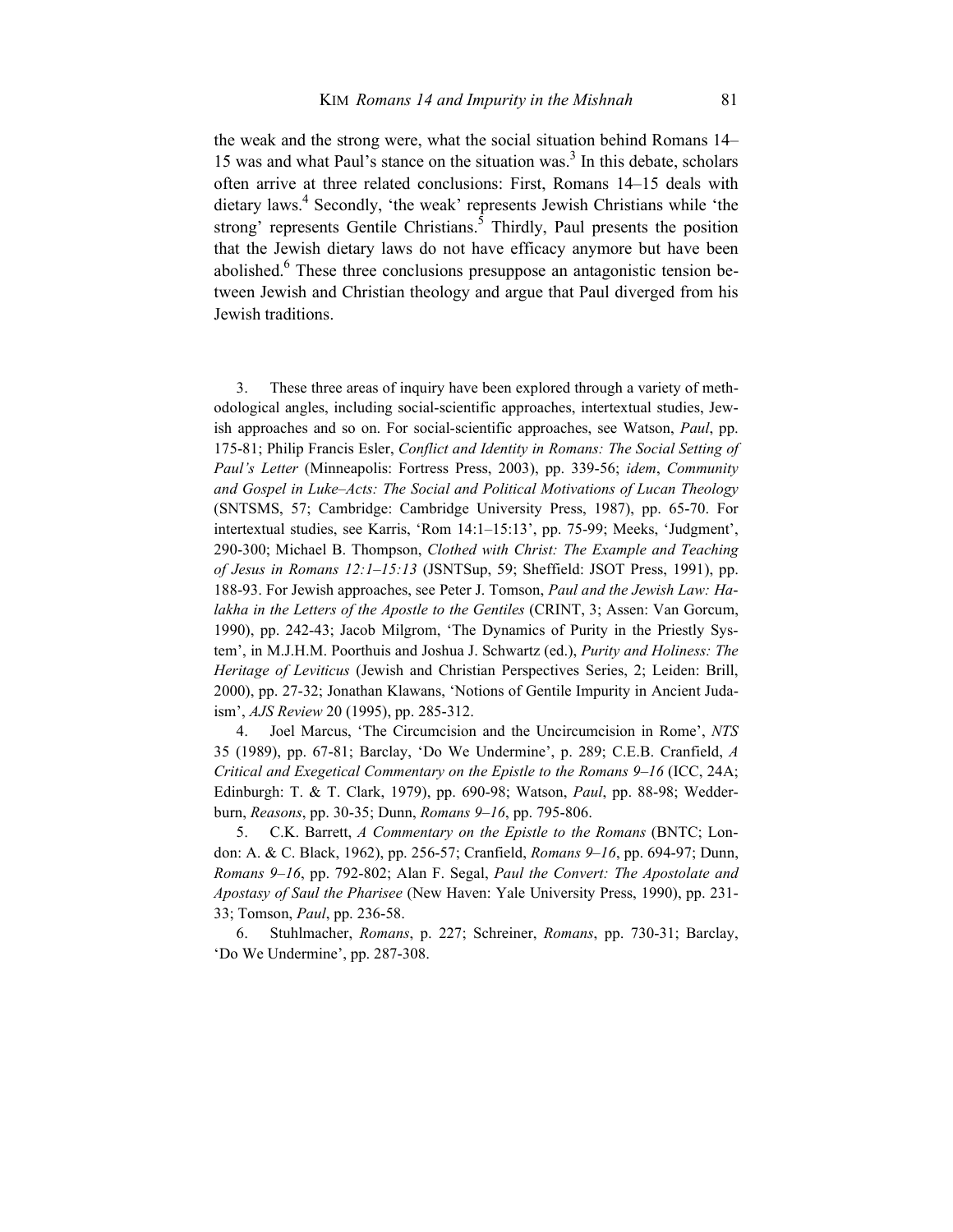### 82 *Journal of Greco-Roman Christianity and Judaism* 16

Although these conclusions are popular, the proposal that Paul stood against the Jewish law seems to be a hasty conclusion, given the other times Paul supported the law (i.e. Rom. 7.12-17).<sup>7</sup> The picture, however, may have been more complex. A newer interpretive tendency among some scholars refuses a bifurcated view of the identity of the weak and the strong. This recent position objects that those who claim 'the weak' and 'the strong' represent the Jewish Christians and Gentile Christians, respectively, assume that Jewish Christians had already compromised their Jewish law regarding food regulations. Moreover, these scholars criticize the claim that Paul opposes the Torah and rejects the Jewish way of life in Romans 14–  $15.<sup>8</sup>$ 

7. The conventional understanding of Romans 14, in which 'the weak' represents Jewish Christians while 'the strong' indicates Gentile Christians, presupposes that non-believing Jews had never had opportunities for table fellowship with Gentiles. See Neil Elliott, 'Asceticism among the "Weak" and the "Strong" in Romans 14–15', in Leif E. Vaage and Vincent L. Wimbush (eds.), *Asceticism and the New Testament* (New York: Routledge, 1999), pp. 231-54 (236).

8. For instance, Nanos avers that Romans 14–15 is not about Paul's opposition to the Jewish law. Rather, Paul urges that both the weak and the strong should be respectful of each other because they have the same faith and the same God. Nanos views the weak in Romans 14–15 as non-believing Jews. In this way, Nanos avoids creating a division between Judaism and Christianity. See Nanos, *Mystery*, pp. 139-43. Also, Rudolph, by re-assessing Rom. 14.14, 20, argues that Paul is not antagonistic to the Jewish law. Instead, as a Second Temple Jew, Paul pronounced the food law to be binding on Jews, not on Gentiles. David J. Rudolph, 'Paul and the Food Laws: A Reassessment of Romans 14:14, 20', in Gabriele Boccaccini and Carlos A. Segovia (eds.), *Paul the Jew: Rereading the Apostle as a Figure of Second Temple Judaism* (Minneapolis: Fortress Press, 2016), pp. 151-82. For more recent studies on the issue, see Paula Fredriksen, 'How Later Contexts Affect Pauline Content, or: Retrospect is the Mother of Anachronism', in Peter J. Tomson and Joshua Schwartz (eds.), *Jews and Christians in the First and Second Centuries: How to Write Their History* (CRINT, 13; Leiden: Brill, 2014), pp. 17-51; Steven D. Fraade, 'Ascetical Aspects of Ancient Judaism', in Arthur Green (ed.), *Jewish Spirituality: From the Bible through the Middle Ages* (World Spirituality; New York: Crossroad, 1986), pp. 253-88; Nanos, *Mystery*, p. 96 n. 3; Richard Valantasis, 'A Theory of the Social Function of Asceticism', in Vincent L. Wimbush and Richard Valantasis (eds.), *Asceticism* (New York: Oxford University Press, 1995), pp. 544- 52; Elliott, 'Asceticism', pp. 231-51; Barclay, 'Do We Undermine', pp. 292-93.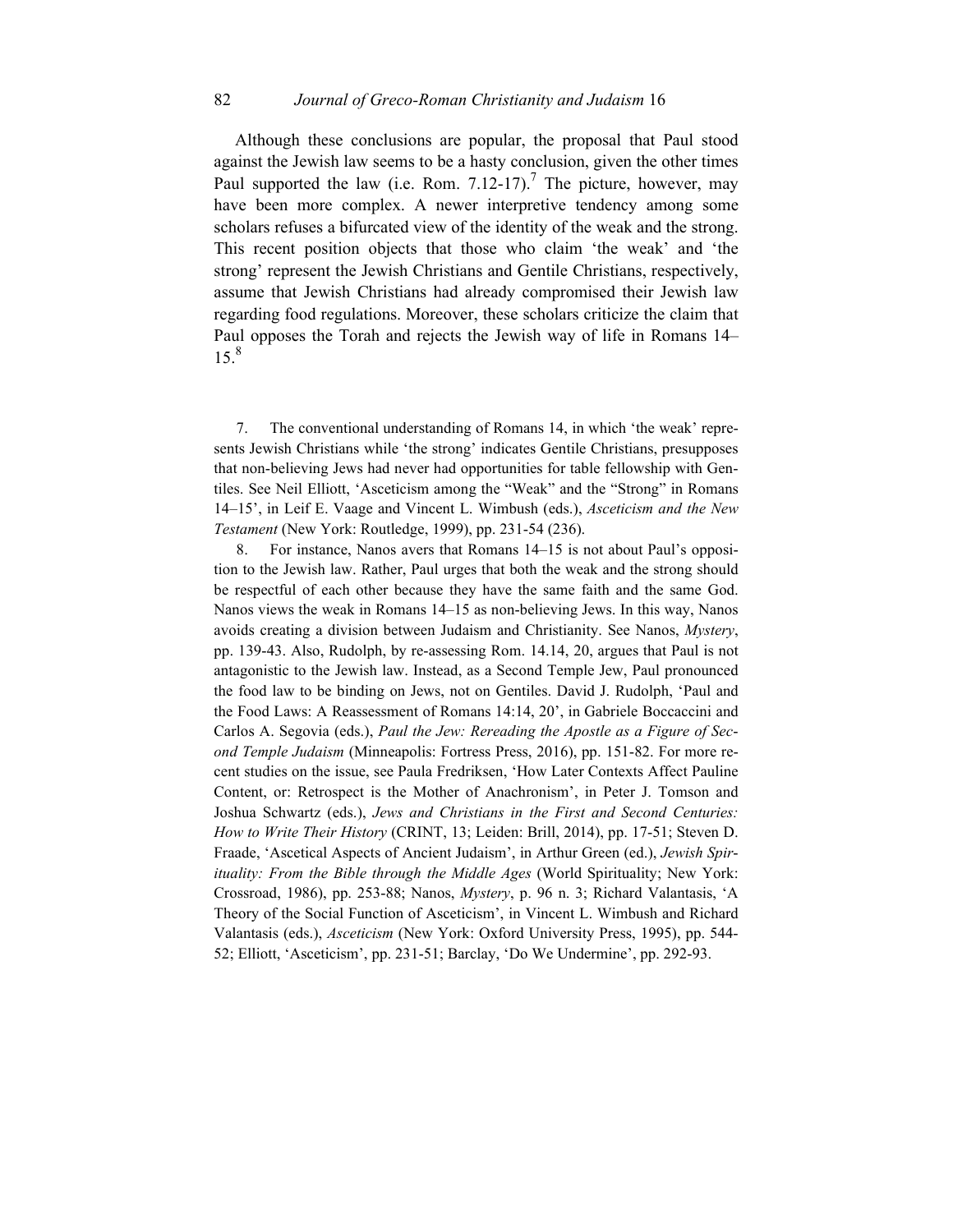The present paper likewise argues against a simplistic, bifurcated divide between Judaism and Christianity. Rather, this essay proposes an interpretation in which Paul deals with the dietary and purity matters in Romans 14 against a Jewish backdrop. Admittedly, there are limits to using a Jewish tradition approach. Throughout Jewish history, Judaism has not been a monolithic tradition but a dynamic and diverse one (e.g. the divergences between Rabbinic, Qumran and Hellenistic Judaism). The very definition of Judaism would be described differently depending on the region, culture and textual sources examined.10 The same complexity applies to Paul's

9. For a summary of the recent study of ancient Judaisms, see Stanley E. Porter's article. He rightly observes that 'Judaism' was defined differently over the years, even within modern Western scholarship. First, in the nineteenth and part of the twentieth century, scholars mostly equated the tradition with Rabbinic Judaism, which is Pharisee-centered and values the Hebrew Bible and oral tradition as normative. This picture of Judaism lumps together Diaspora and Palestinian Judaism. Later, scholars started to distinguish between Palestinian Judaism and Diaspora Judaism, acknowledging the regional differences on a larger scale. This is a movement toward a dynamic view of Judaism. Later still, there was a tendency to concentrate on the larger context, the Greco-Roman world, rather than on Palestinian Judaism alone. Finally, instead of an explicit separation between the two Judaism(s), some scholars suggest an interface of the two. This school of thought argues that Judaism in the Diaspora was a creative and robust form of Judaism that was influenced by Hellenism. For further explanation and references, see Stanley E. Porter, 'Was Paul a Good Jew? Fundamental Issues in a Current Debate', in Stanley E. Porter and Brook W.R. Pearson (eds.), *Christian-Jewish Relations Through the Centuries* (JSNTSup, 192: Roehampton Papers, 6; Sheffield: Sheffield Academic Press, 2000), pp. 148-74. Also see Bruce Chilton and Jacob Neusner, *Judaism in the New Testament: Practices and Beliefs* (London: Routledge, 1995), pp. 1-41; Peter J. Tomson and Joshua Schwartz (eds.), *Jews and Christians in the First and Second Centuries: How to Write Their History* (CRINT, 13; Leiden: Brill, 2014).

10. Yair Furstenberg explains that 'Second Temple halakhah is often described as consisting of two competing traditions: the Sadducean tradition shared by the Qumran *Yaḥad*, and the Pharisaic tradition later developed by the rabbis' (Yair Furstenberg, 'Outsider Impurity: Trajectories of Second Temple Separation Traditions in Tannaitic Literature', in Menahem Kister *et al*. [eds.], *Tradition, Transmission, and Transformation from Second Temple Literature through Judaism and Christianity in Late Antiquity: Proceedings of the Thirteenth International Symposium of the Orion Center for the Study of the Dead Sea Scrolls and Associated Literature, Jointly Sponsored by the Hebrew University Center for the Study of*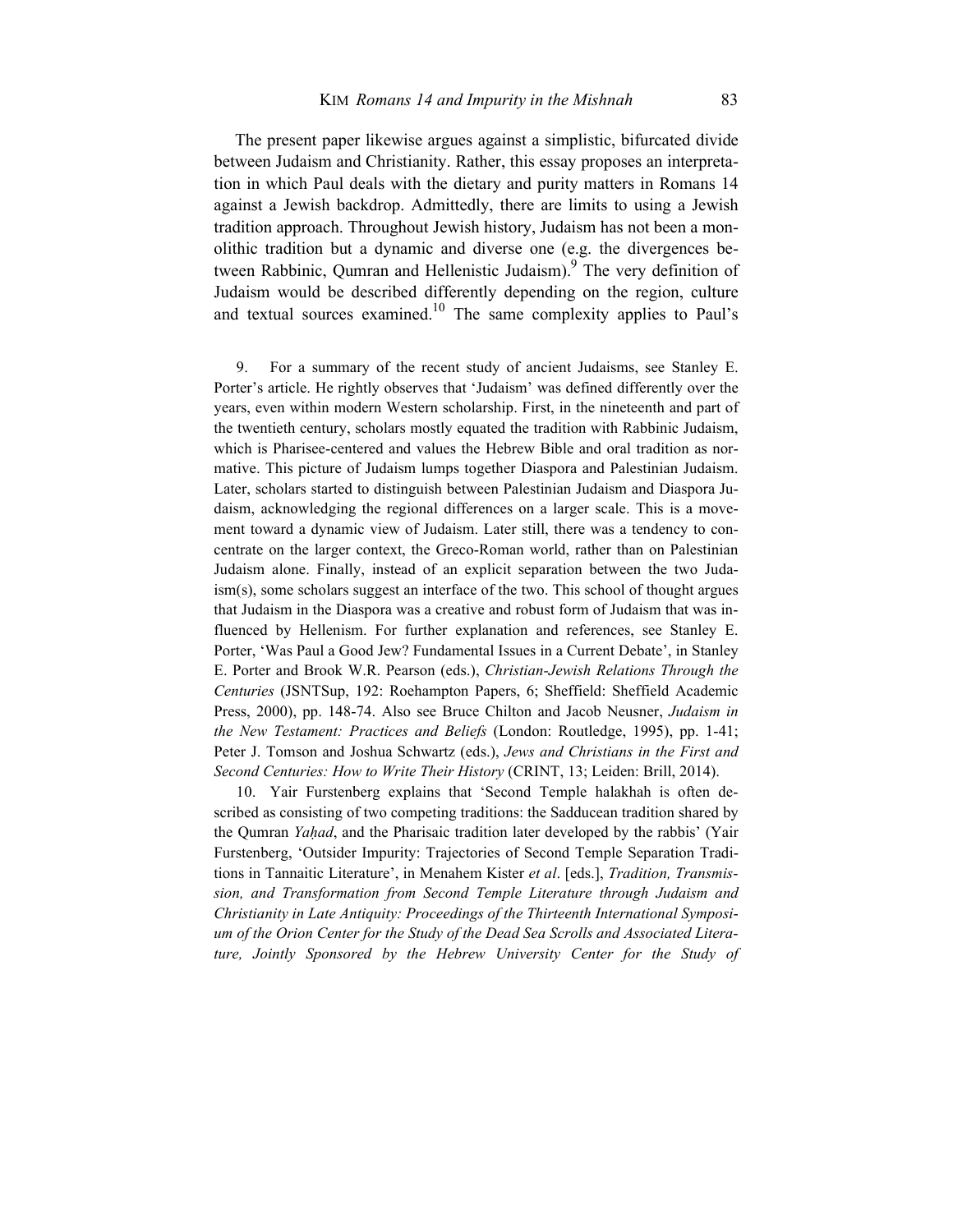Jewish identity. Since E.P. Sanders's work, *Paul and Palestinian Judaism*, many scholars have reexamined the identity of Paul as a Jew. Yet none of the conclusions have reached anything close to a consensus, perhaps in part because scholars have been investigating different sources and arguing from different perspectives.<sup>11</sup> Therefore, it is impossible to propose a sole,

## *Christianity, 22–24 February, 2011* [STDJ, 113; Leiden: Brill, 2015], pp. 40-68 [68]).

11. Alan Segal (*Paul the Convert*) approaches the study of Paul and Judaism from the perspective of Second Temple Judaism as context and an apocalyptic Paul as his focus. He investigates the terms Paul uses and asserts that Paul employs concepts and vocabulary similar to those that Jewish mystics used. Segal argues that Paul was a convert, but his conversion is not an inter-religious conversion but intrareligious, from Pharisaic Jew to apocalyptic Jew. See Segal, *Paul the Convert*, pp. 6-7. John Barclay, on the other hand, attempts to trace Paul's identity using a sociological approach. Through sociological categories such as assimilation, acculturation and accommodation, Barclay claims that Paul displays dual loyalties to Judaism and Christianity simultaneously. Because of the dual loyalties, he is an anomalous Jew in the sense that he attempted to redefine a Judaism without ethnicity and nationalism, and in that sense Paul is an apostate in the eyes of other Jews. John M.G. Barclay, 'Paul among Diaspora Jews: Anomaly or Apostate', *JSNT* 60 (1995), pp. 89-120. Christopher Stanley asserts that Paul did not divide Christianity from Judaism but forged a new identity for believers in Christ. He argues that 'Paul's references to "Jews" and "Greeks" must be viewed against the backdrop of a history of interethnic (not inter-religious) conflict between people who defined themselves as "Jews" and "Greeks" in the cities of the eastern Mediterranean basin' (Christopher D. Stanley, 'Neither Jew nor Greek: Ethnic Conflict in Graeco-Roman Society', *JSNT* 64 [1996], pp. 101-24). James Dunn tries to explain and determine the identity of Paul via a terminological approach. He explores the terms Jew, Judaism, Hebrew and Israel. Based on Paul's use of the term 'Jew', Dunn asserts that Paul appreciates Jews and thought of himself as a Jew. Nevertheless, Paul does not maintain the concept of being a Jew in a strictly ethnic sense. In terms of 'Judaism', Dunn argues that what we are talking about regarding Judaism is generally Second Temple Judaism, but the Judaism to which Paul refers in his writings is mostly rabbinic Judaism, which emphasizes the law of Israel and the Jewish way of life. In conclusion, Dunn defines Paul as a Jew in a limited sense, such that Paul was not within Judaism by the time he wrote his letters but was, of course, still a Hebrew and an Israelite. James D.G. Dunn, 'Who Did Paul Think He Was? A Study of Jewish-Christian Identity', *NTS* 45 (1999), pp. 174-93. Shaye Cohen's chapter is also a helpful resource for defining these terms. See Shaye J.D. Cohen, 'Religion,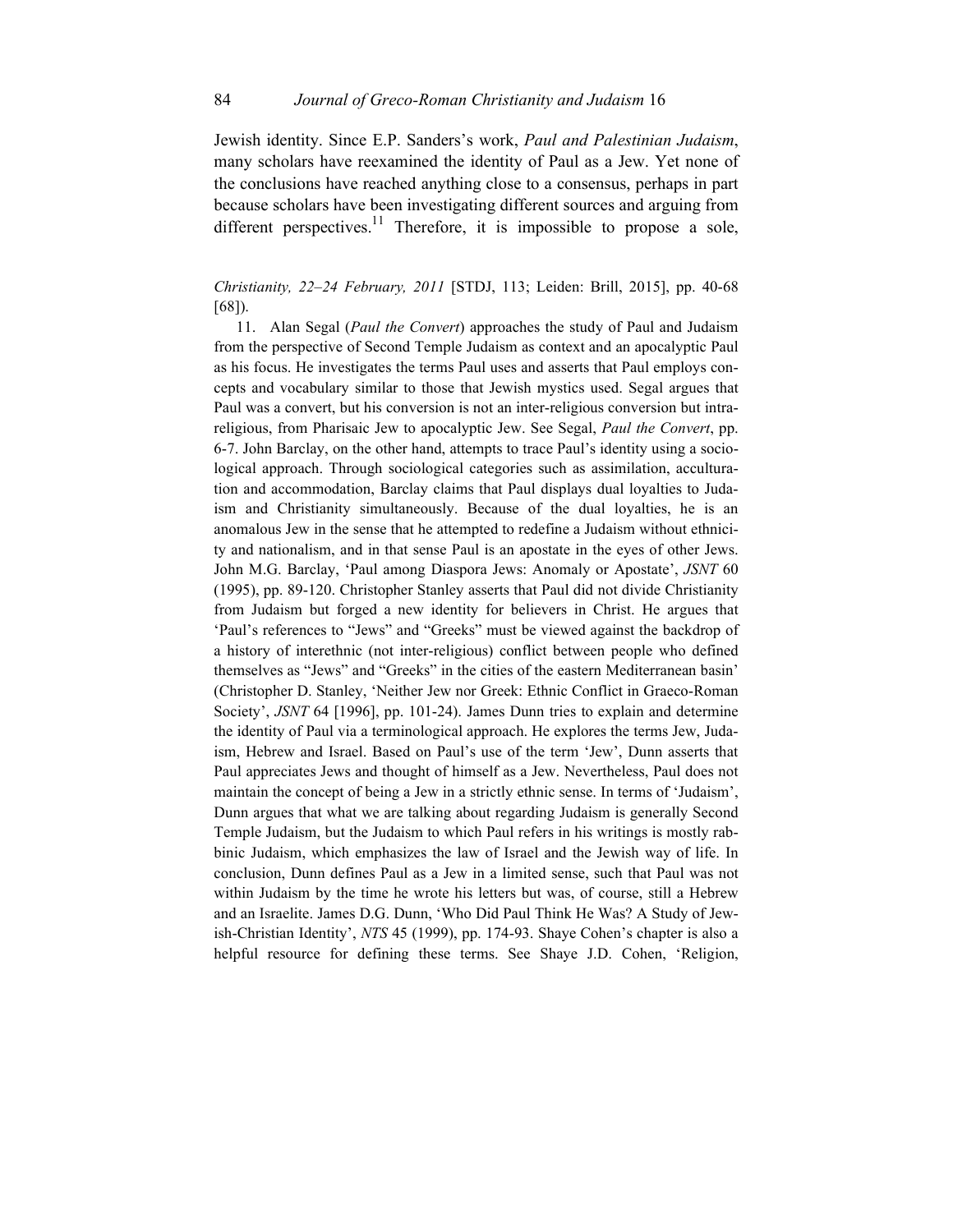normative notion of Judaism regarding Jewish purification and dietary issues because of the immense diversity of textual sources and views within those sources. $^{12}$ 

Having said that, the present work will limit the scope to rabbinic sources in order to propose a plausible interpretation of how Paul sees the food laws and purity issues in the church of Rome against his Jewish backdrop, and will suggest the likely implications of Paul's exhortation to the

Ethnicity and "Hellenism" in the Emergence of Jewish Identity in Maccabean Palestine', in Per Bilde (ed.), *Religion and Religious Practice in the Seleucid Kingdom* (Studies in Hellenistic Judaism, 1; Aarhus: Aarhus University Press, 1990), pp. 204-23. Also, for more on the debate about Paul's Jewishness, see James E. Davidson, 'The Patterns of Salvation in Paul and in Palestinian Judaism', *JRelS* 15 (1989), pp. 99-118; W.D. Davies, 'Paul: From the Jewish Point of View', *CHJ*, III, pp. 678-730 (680-91).

12. For example, through exploring the relevant works of Marcobius, Philo, Seneca and Josephus, Barclay concludes that, even if Paul does not denounce the Torah or Jewish tradition, he relativizes the significance of both. In other words, Paul subverts the absoluteness of Jewish laws, not the Torah per se. In that sense, Paul effectively undermines the social integrity of the law-observant Christians in Rome. Barclay, 'Do We Undermine', pp. 294-308. On the other hand, Elliott surveys the Mishnah and claims that the issue at stake in Romans 14–15 is a matter of asceticism. He proposes that Paul's primary concern is not food laws but the matter of impurity. Elliott suggests that Paul respects the asceticism of both the law-observant and non-observant. In other words, for the law-observant, the expression of asceticism is to abstain from some foods but to keep *kashrut* (dietary law), and for the non-observant, asceticism means the freedom to eat everything and yet the attitude of judging their fellows who do not feel this freedom. Elliott, 'Asceticism', pp. 236-43. David J. Rudolph argues that the term κοινός in Rom. 14.14 does not relate to a food problem but impurity. Using texts from Second Temple Judaism and the Mishnah, he argues that an impure status is a subjective matter. That is, an individual's decisions and mindset make something impure to that individual. Thus, impurity depends on a personal sense of purification, and impurity is not a static or normative regulation for every Jew. He concludes that 'the weak' in Romans 14 refers to those who regard certain foods as ontologically impure (in and of themselves). In light of this, Rudolph investigates Second Temple Judaism and Pharisaic Judaism to identify Paul's stance on the issue in Romans 14–15. Rudolph, 'Food Laws', pp. 154-62.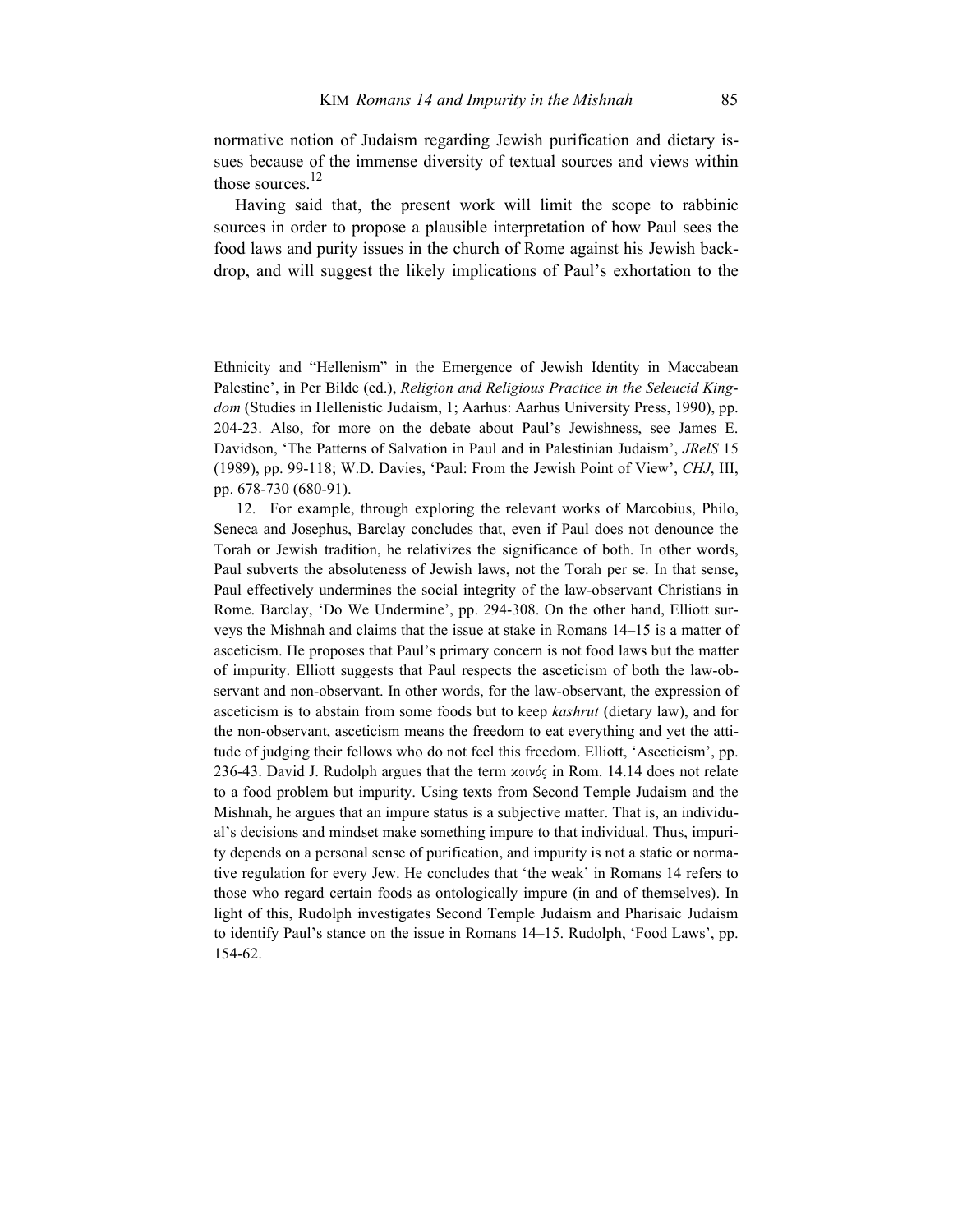### 86 *Journal of Greco-Roman Christianity and Judaism* 16

church in Rome.<sup>13</sup> In terms of his Jewish setting, this essay will argue that the Mishnaic tradition contains three relevant features regarding Jewish purity laws. First, the Mishnah does not delineate that the object itself is pure or impure. Rather, the impurity of objects is determined by the primary and the secondary source of the impurity. Secondly, human intention is a determinative factor of purity. Thirdly, Gentiles are not affected by Jewish purity laws, as the laws are only concerned with Jews. With these features in mind, the present essay will argue that Paul does not subvert or dismiss Judaism, but rather presents a view similar to rabbinic tradition regarding purity matters. In particular, Paul's statement that 'Nothing is unclean in itself except to the one who considers something to be unclean, then it is unclean' (Rom.  $14.14$ <sup>14</sup> is not the perspective of a convert but is derived from his Jewish background. However, Paul's view is not confined by Judaism but includes a modified outlook that, in Christ, food does not matter to the kingdom of God. The unity of the community does matter. Put differently, Paul, in line with the perspective of Pharisaic Judaism, explains that the food itself is not unclean. However, through a reconfigured outlook from his knowledge of Jesus, Paul attempts to enact reconciliation between the two groups in question, regardless of their different backgrounds. Therefore, regardless of who the weak and the strong are in Romans 14, what Paul writes is an exhortation to the two people groups in the church of Rome to love one another and build their unity as a congregation.

Regardless of the exact identity of 'the weak' and 'the strong', the issue in Romans 14–15 is primarily about the broken relationship between two

13. It cannot be emphasized strongly enough that what Paul addresses to his interlocutors about the law and Jewish tradition relates to his Jewish background and the behaviors encouraged or discouraged by it for Jewish life. According to Tomson, 'Halakah may be described as the tradition of formulated rules of conduct regulating life in Judaism. It has a literary, a legal and a social aspect. Halakah is a classic literary genre of Rabbinic literature, and it is also a legal system which is distinct from other systems. It is a tradition because it is the creation of a community of scholars who were in many ways ordinary members of society, and for centuries they transmitted their tradition orally' (Tomson, *Paul*, p. 19). Therefore, we may say that halakah is a legal system which is concerned with the behavior of its own Jewish community. This is the reason that halakah could be a source by which to glimpse Paul's perspective on Jewish behaviors and the legal concepts of his variety of Judaism.

14. All translations are the author's unless otherwise noted.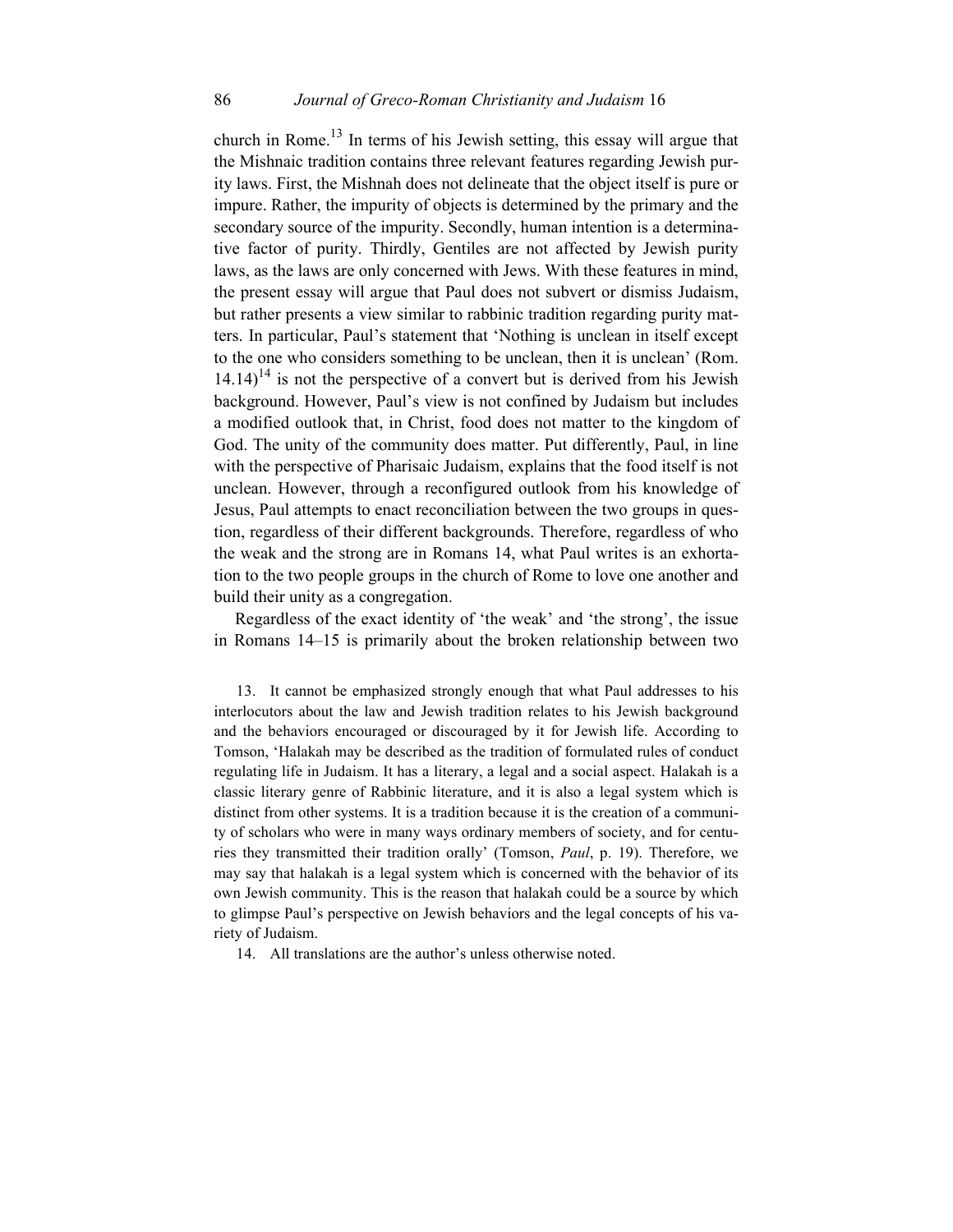people groups.<sup>15</sup> One group of people eats only vegetables, while the other group has the faith to eat any food. Paul labels those who eat only vegetables as 'the weak' (ἡ ἀσθενής) and the other as 'the strong' (οἱ δυνατοί)' or 'the one who believes' (ὃς πιστεύει). Confronting the issue, Paul unequivocally states his view on food, that nothing is 'unclean' (κοινός) by itself, but it is unclean to the one who reckons it as unclean (Rom. 14.14). Through Paul's statements, we may assume that Paul is dealing with some sort of food and purity issue in Romans  $14<sup>16</sup>$  In this regard, the following section will explore how the Mishnah describes such issues in order to shed light on Paul's assessment of the situation.

#### *Food Laws and Impurity in the Mishnah*

Of course, a question may be raised about whether the Mishnah adequately reflects Pharisaic Judaism. Strictly speaking, the Pharisees represent a religious group of Jews from late Second Temple Judaism, pre-70 CE, while the Mishnah is the literature of the rabbinic tradition post-70 CE. Nevertheless,

15. To pinpoint the identity of 'the weak' and 'the strong' has long been a concern for academic study of Romans 14–15. Nevertheless, this paper leaves that debate for another time and instead focuses on how Paul sees purity and dietary issues through his Jewish background and how he deals with the issues with a blend of tradition and innovation.

16. Most scholars agree that the general occasion of Romans 14 relates to Jewish food laws and purity. Rudolph sets the issue as the food laws, yet he points out the difficulties of determining the precise situation. He says, 'studies on Romans 14 often do not make a distinction between the Torah's dietary laws that define clean/ unclean animals and purity legislation' (Rudolph, 'Food Laws', p. 172 n. 3). Elliott observes that the issue in Rom. 14.1–15.13 is not about eating food offered to idols as in the letter to the Corinthians but rather about eating 'common' (κοινός, Rom. 14.14), profane foods. Elliott, 'Asceticism', pp. 232-33. Sanders understands Romans 14 as addressing 'divergent practices about food and days' (E.P. Sanders, *Paul, the Law, and the Jewish People* [Philadelphia: Fortress Press, 1983], p. 101). Barclay claims that 'Rom 14 is concerned with the practice of the Jewish Torah, especially the rules of kashrut concerning "clean" and "unclean" food (14:1-2, 14, 20), the honoring of the Sabbath (14:5-6), and (perhaps) Jewish anxieties concerning idol-dedicated wine (14:21)'. John M.G. Barclay, 'Faith and Self-Detachment from Cultural Norms: A Study in Romans 14–15', *ZNW* 104 (2013), pp. 192-208 (192).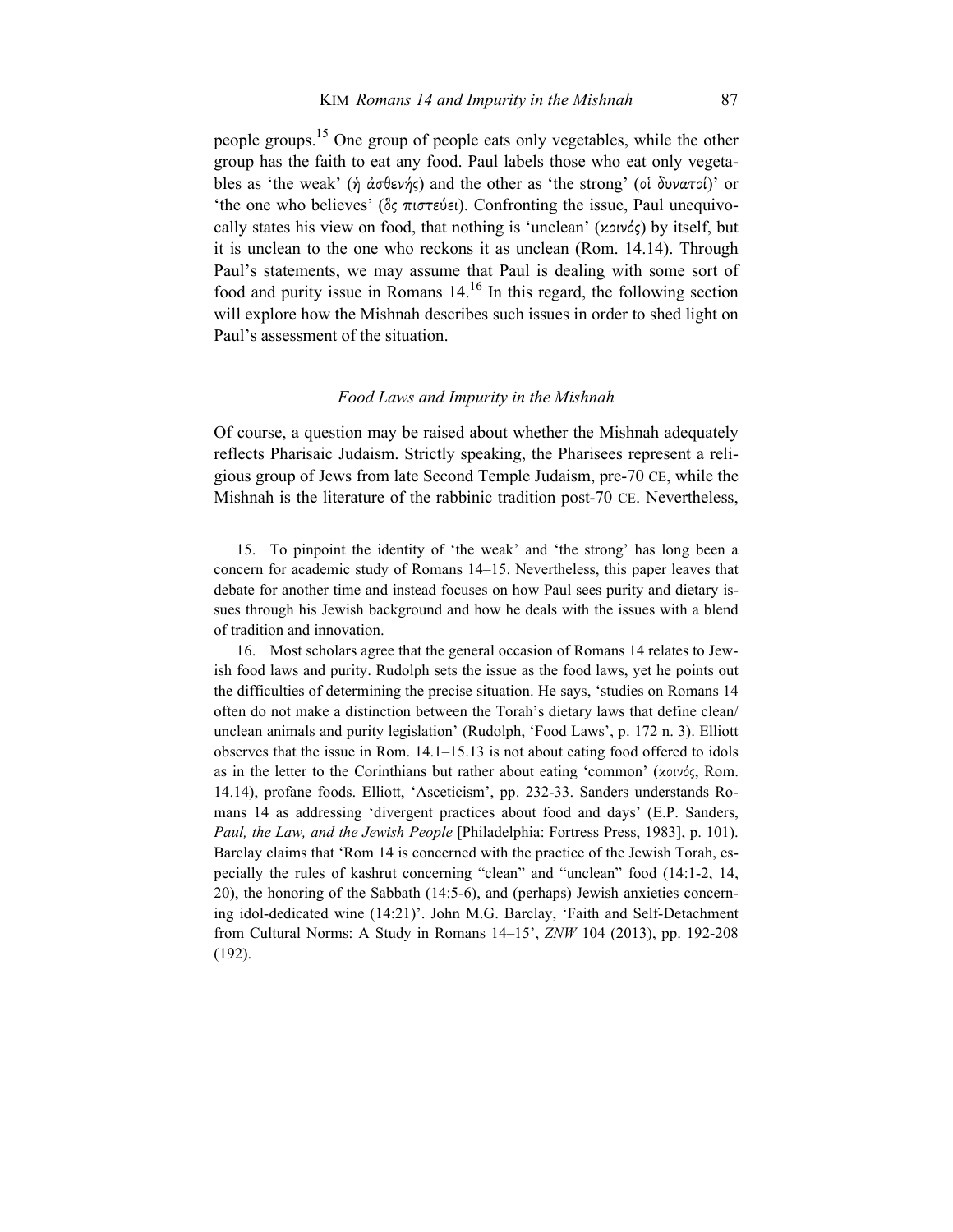## 88 *Journal of Greco-Roman Christianity and Judaism* 16

in the continuation of Jewish tradition and its historical development, we may claim that there are no decisive differences between Pharisaic Judaism and rabbinic literature, because the outlook of the Pharisees constituted the only major position on Jewish life that continued after 70 CE. Jacob Neusner explains the sense of continuity that the rabbis believed their teachings to have with previous Jewish texts and traditions, especially the work of the Pharisees:

Written and oral Torah was revealed at Sinai to Moses, passed on from him to Joshua, then to the Judges, the Prophets, the Men of the Great Assembly, the scribes, the sages of Second Temple Pharisaism, and finally, to the rabbis, who wrote it all down in the Mishnah, the Tosefta, the two Gemarot, Babylonian and Palestinian, and related compilations—all containing the revelation of Sinai. Since the Talmudic rabbis saw as rabbis, all their predecessors, beginning with Moses 'our rabbi', it was natural to regard their immediate antecedents as no different from themselves.<sup>17</sup>

### *Purity System in the Mishnah*

Unlike in the Qumran community, the purity system in the Mishnah is associated with ontological rather than moral holiness, according to Neusner and Bruce Chilton.<sup>18</sup> In other words, one's holiness is not determined by what one has done but by one's degree of holiness based on their sacred state in society and the world. The more sacred person is more susceptible to being unclean compared to another who is less holy. Therefore, one's uncleanness represents a state of lesser holiness rather than any moral sinfulness. By asserting so, Neusner and Chilton divorce morality from purity.<sup>19</sup>

17. Jacob Neusner, 'Pharisaic-Rabbinic Judaism: A Clarification', *History of Religions* 12 (1973), pp. 250-70 (250). For the detailed distinction between Pharisees and rabbis and its history, refer to Neusner, 'Pharisaic-Rabbinic Judaism', pp. 250-70.

18. Jacob Neusner and Bruce D. Chilton, 'Uncleanness: A Moral or an Ontological Category in the Early Centuries A.D.', *BBR* 1 (1991), pp. 63-88 (65).

19. To support their view, they provide the example of *m*. *Soṭ*. 9.15. It says, 'Heedfulness leads to physical cleanliness, cleanliness to levitical purity, purity to separateness, separateness to holiness, holiness to humility, humility to the shunning of sin, shunning of sin to saintliness, saintliness to the Holy Spirit, the Holy Spirit to the resurrection of the dead'.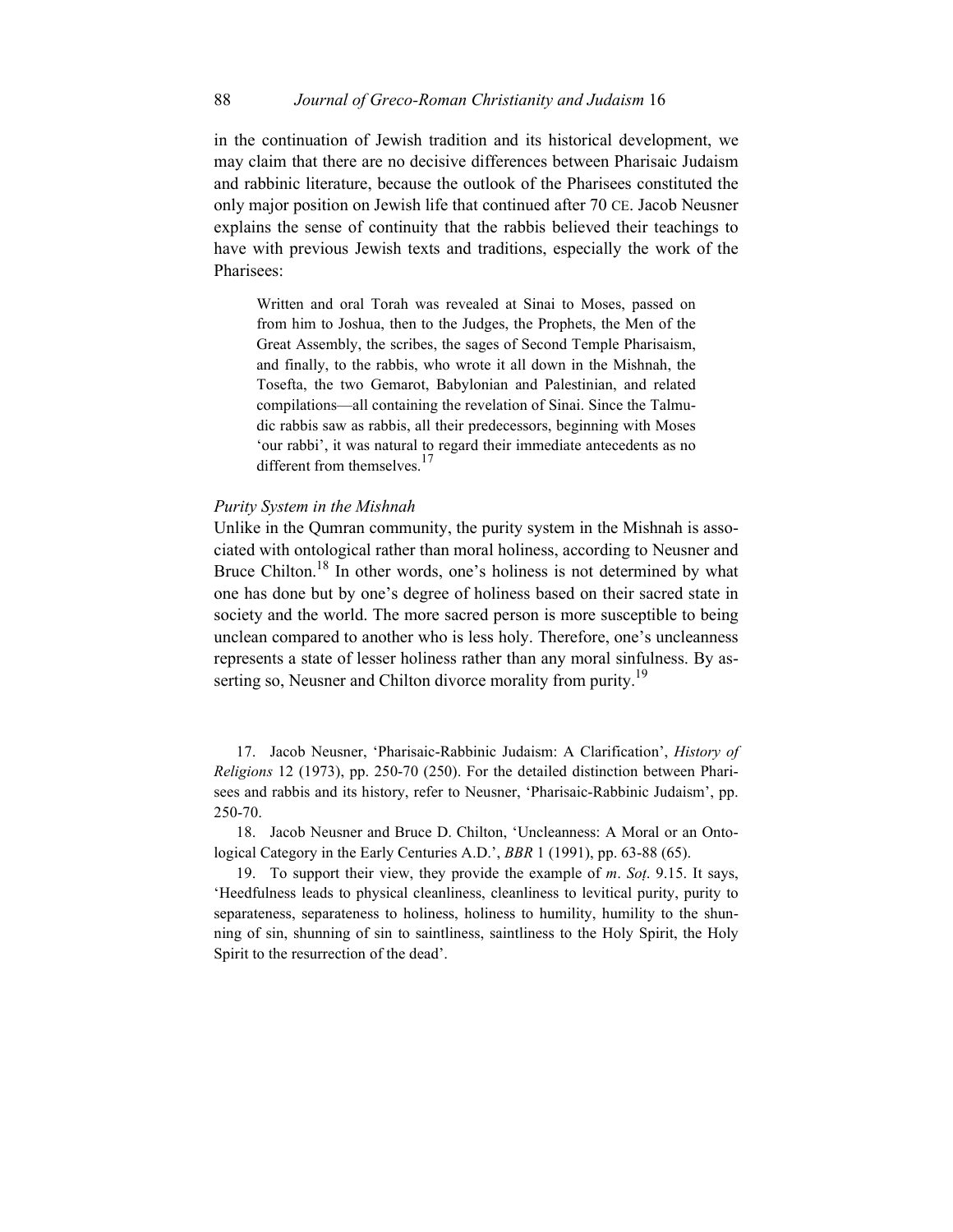Jonathan Klawans also distinguishes between moral and ritual impurity. While ritual impurity (e.g. defiled food, contact with a dead body or bodily discharges) resulted in an impermanent and removable consequence, moral impurity (e.g. defiling acts such as murder, sexual sins and cultic sins) was punishable. According to his categorical classification, Klawans claims that Second Temple Judaism banned Jewish participation in the practices of the morally impure behaviors of the Gentiles.<sup>20</sup>

Jacob Milgrom suggests two different layers in the purity system. He argues that the antonym of uncleanness is holiness. He explains that purity is a normative state, and all Israelites are commanded to avoid impurity. The way of addressing impurity is the purification process effected through ritual ceremonies. $^{21}$  That is, the state of impurity is temporary until ritual ceremonies purify the person or the holy space that was defiled.

*M*. *Ḥagigah* 2.5-7 is one of the earliest halakic examples of literature that presents the Pharisaic notion of impurity. Through this passage, the hierarchical layering of purity that was discussed above is quite evident, as is the contagious nature of impurity:

(2.5) One must wash his hands for unconsecrated foods, tithes and heave offerings, but immerse them for hallowed things. With regard to [the preparation of the] purification waters, if his hands have been defiled, his whole body is defiled.

(2.6) He who immerses for unconsecrated food, and is 'held' for unconsecrated food, may not touch tithes. He who immerses for tithes, and is 'held' for tithes, may not touch the heave-offering. He who immerses for the heave-offering, and is 'held' for the heave-offering, may not touch hallowed things. He who immerses for hallowed things, and is 'held' for hallowed things, may not touch purification waters. He who immerses for the higher sanctity is allowed to touch what is on a lower sanctity. If he immersed without being 'held', it is as though he had not immersed at all.

20. Klawans provides Jewish literature of the Greco-Roman period to support the view that purity terms were used to refer to Gentile behaviors and to prohibit Jews from joining such activity. See Klawans, 'Notions', pp. 293-96. He asserts that the Gentiles were not welcomed to the holy place of the Jews. On the other hand, he admits that some Jews may have considered the Gentiles to be ritually impure, not just morally impure.

21. Milgrom, 'Dynamics', p. 30.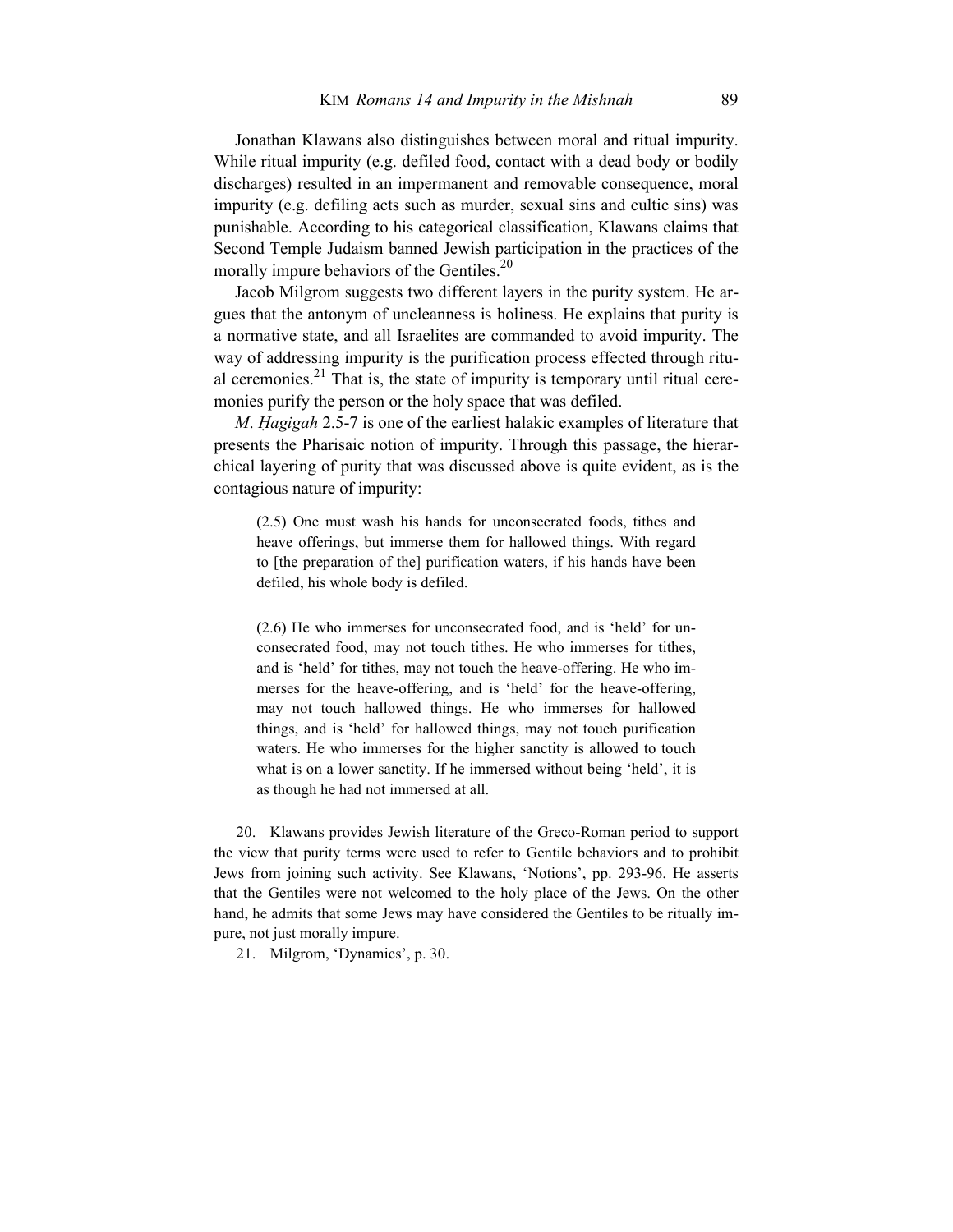$(2.7)$  The clothes of an 'am ha-'aresò (עם הארץ) [people of the land, the Jew] carry midras impurity for Pharisees. The clothes of Pharisees carry midras impurity for priests eating heave offerings. The clothes of heave-offering eaters carry midras impurity for hallowed things. Yose b. Yoezer was the most pious of the priesthood, yet his apron carried midras impurity for hallowed things. Yoḥanan b. Gudgada always ate in accordance with the purity of hallowed things, yet his apron counted as carrying midras impurity with respect to purification waters.<sup>22</sup>

Interpreting the passage, Furstenberg asserts that the Hebrew word הוחזק translated as 'held' in 2.6 refers to the social status or public image of a person as reckoned by others.<sup>23</sup> In this case, in *m. Hag.* 2.6 it would be understood that someone's purity must be ratified by public recognition of their state. Moreover, Furstenberg argues that early Rabbinic Judaism presented the same notion of Gentile impurity as did Essene Judaism, namely, the notion of a separation between the inner group and outsiders.24 In *m*. *Ḥag*. 2.7, there are three different people groups: 'the people of the land', the Pharisees and the priests. Any interaction between two groups would negatively affect the holier group. In other words, holier people are more capable of becoming impure than others, because holier people are more susceptible to uncleanness.<sup>25</sup> Therefore, in order to remain pure, the people of a higher level of purity should be cautious not to come into contact with the lowerlevel group. Contact—physical touch—is very important for much of the purity system.<sup>26</sup>

This purity system is also applied to Jew and Gentile real estate elsewhere in the Mishnah:

One who buys a field in Syria next to the Land of Israel, if he can enter it in purity, it is pure and it is obligated in tithes and in [the laws

22. Translated by Yair Furstenberg. For the original source and the Hebrew, see Furstenberg, 'Outsider Impurity', pp. 48-49.

23. Furstenberg, 'Outsider Impurity', p. 50.

24. According to the survey of Furstenberg, however, the early and the later Mishnah do not present identical viewpoints regarding purity. The later Mishnah is a revised version. Furstenberg, 'Outsider Impurity', pp. 40-68.

25. Neusner and Chilton, 'Uncleanness', p. 66.

26. See *m*. *Neg*. 13.10, which has a similar notion of purity and contamination by contact.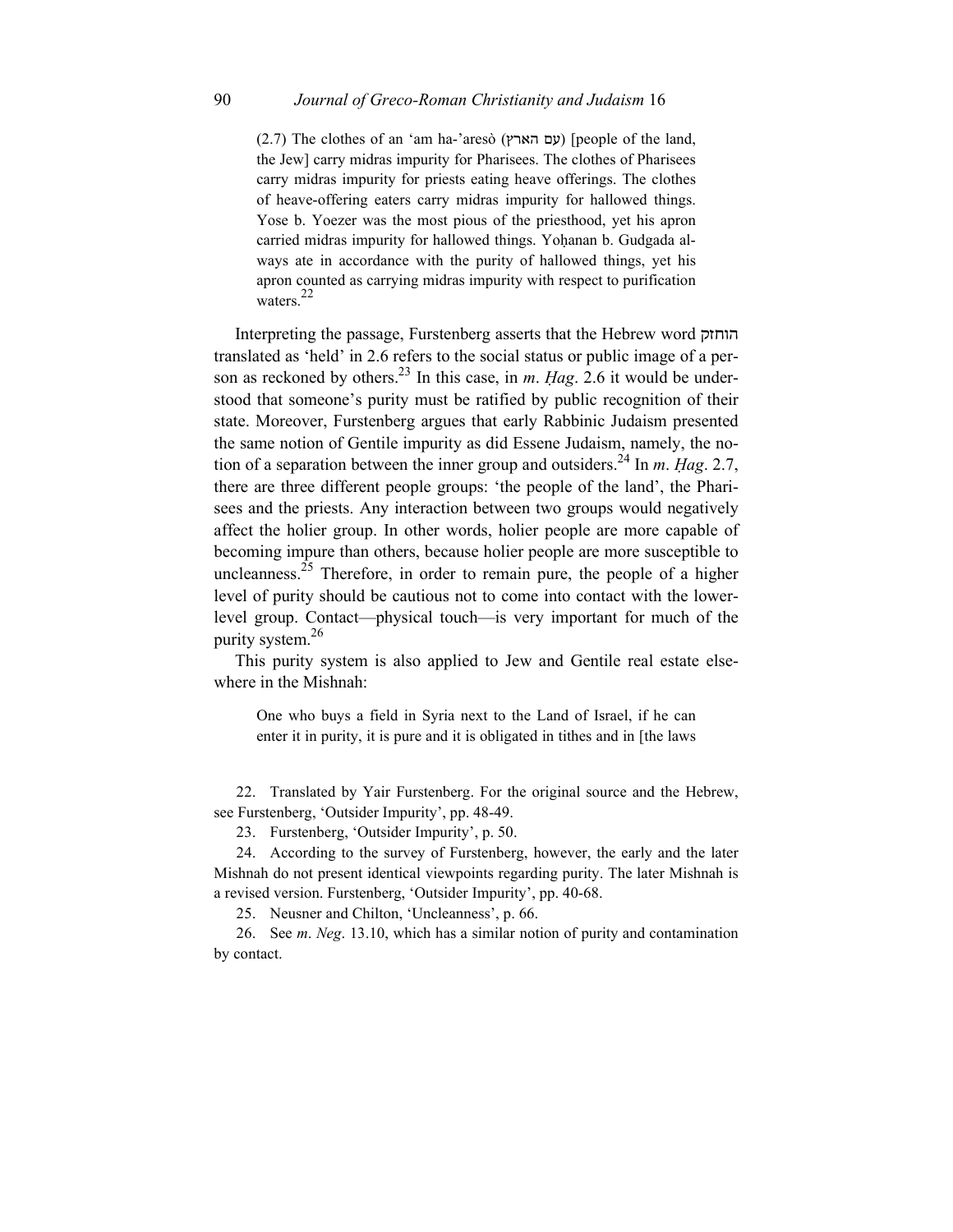of] the Sabbatical year. If he cannot enter it in purity, it is impure and it is obligated in tithes and in [the laws of] the Sabbatical year. The dwelling places of non-Jews are impure. How long must they live there to [make the place] require checking? Forty days, even if a woman is not with him. If there was a slave or a woman watching it, it does not need checking. (*m*. *Ohol*. 18.7)

According to *m*. *Ohol*. 18.7, there is a separation between the land of Israel and what lies outside of Israel. Up until a forty-day purification process is completed, foreign land is not considered pure. Though 'inner' people of the Gentiles ratify one's cleanness, the contact between Gentiles and Jews would defile Jews. Also, *m*. *Ṭoh*. 5.8 says that all the spittle in a town with non-Jewish women or Samaritan women is impure.<sup>27</sup> Many places in the Mishnah present the same stance, that Gentiles are defiled, and that contact with Gentiles makes one impure.<sup>28</sup> Despite this ethnic dichotomy, there is some complexity in the rabbinic view of how moral and ritual impurity relate.

*M*. *Ḥagigah* 3.6, for example, says that 'Tax collectors who entered the house, as well as thieves who returned the stolen vessels—are deemed trustworthy if they say: we have not touched. In Jerusalem, they are trustworthy regarding hallowed foods, and during the festival even regarding the heaveoffering.' Here, we see a different point of view from *m*. *Ḥag*. 2.5-7. For early Rabbinic Judaism, the visitation of tax collectors or invasion by thieves would affect the cleanness of the house. According to *m*. *Ḥag*. 3.6, however, although tax collectors and thieves—deemed as unclean people might stir up the house, the vessels from the house are not impure if these people testify that they have not touched the vessels.

27. 'If there was even one shotah in the town, or a non-Jewish woman, or a Samaritan woman, all spit [found] in the town is impure. Someone whose clothes were stepped on by a woman, or if she sat with him in a boat, if she knows that he is one who eats terumah [a heave-offering, and therefore he has to be careful to remain pure, then] his clothes are pure; but if not, he must ask her [if she is undergoing her period, in order to determine whether or not his clothes have become impure]'

שוטה אחת בעיר. או כנענית או כותית. כל הרוקים שבעיר טמאין. מי שדרסה אשה על בגדיו או שישבה עמו בספינה. אם מכירתו שהוא אוכל בתרומה. כליו טהורין. ואם לאו ישאלנה:

28. *m*. *Kel*. 1.8-9; *m*. *Ṭoh*. 7.6; *m*. *Nid*. 4.3; and so on.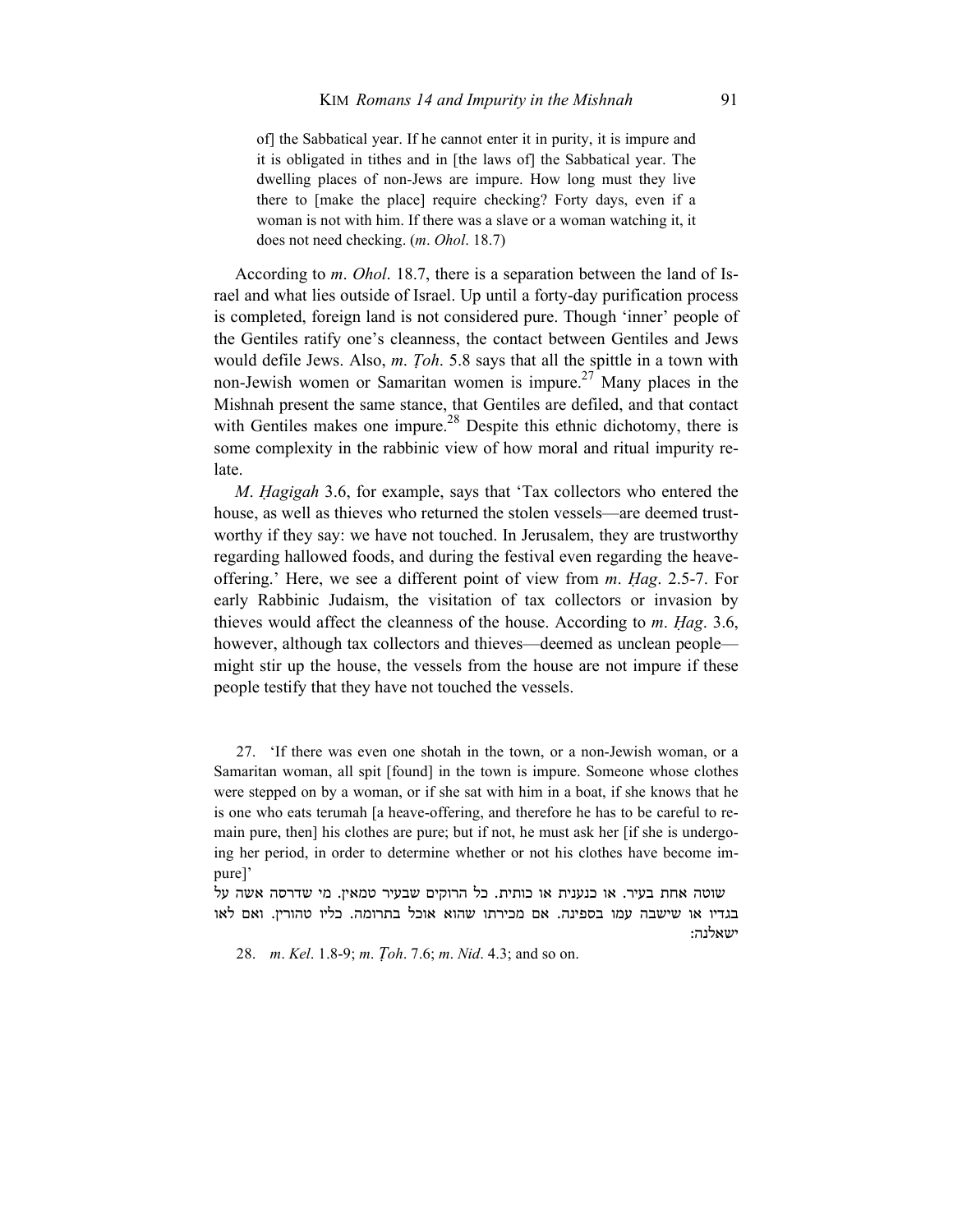Then there are other texts that seem to portray that an ontological rather than moral or subjective contamination is possible: The halakah of *m*. *Ṭoh*. 2.2-7, for example, discusses the levels of purity with regard to food.<sup>29</sup> The point is made clear in 2.2:

Rabbi Eliezer says: One who eats foods of a first degree [level of impurity] is [himself rendered] of a first degree; [if he eats] foods of a second degree, [he is rendered] of a second degree; foods of a third degree, [he is rendered] of a third degree. Rabbi Yehoshua says: One who eats foods of a first degree or of a second degree is [rendered] of a second degree; [one who eats foods] of a third degree, [he is rendered] of second degree for sanctified foods, but not for terumah, [and this applies] with non-sacred food prepared with the purity stringency of terumah [since regular non-sacred foods do not have third degree impurity].  $(2.2)^{30}$ 

In *m*. *Ṭoh*. 2.2-7, the degree of purity refers to the sequence of contact with the primary source of uncleanness or objects touched after that initial contact. If objects made of metal, wood, leather, bone or cloth touch a corpse, a leper or an unclean body, the objects become the primary source of uncleanness. When certain foods come into contact with the primary source of uncleanness, they are contaminated and have the first degree of uncleanness. If that food touches vessels that have come in contact with the primary source of uncleanness, it becomes unclean to the second degree. If food contacts the second-degree unclean vessel, it will become food of the third degree of uncleanness. An interesting point in this system, however, is that, without contact with either primary or secondary sources of contamination, the food itself is not impure. Only when food touches something unclean directly would it be rendered as unclean. $31$ 

29. [*m*. *Neg*. 13.10] If he was standing inside and he extended his hand outside and his rings were in his hands, if he remained there long enough to eat half a loaf of bread, they are impure.

30. Terumah is the heave-offering, which is the food raised up for priestly use only. It is a portion of a crop given to a Kohen (priest) which becomes holy upon separation and can only be consumed by Kohanim (priests) or their household. For the entire tractate of *Ṭohorot*, see Jacob Neusner, *The Halakhah: An Encyclopaedia of the Law of Judaism* (5 vols.; BRLA, 5; Leiden: Brill, 2000), V, pp. 200-201.

31. Neusner and Chilton, 'Uncleanness', p. 74.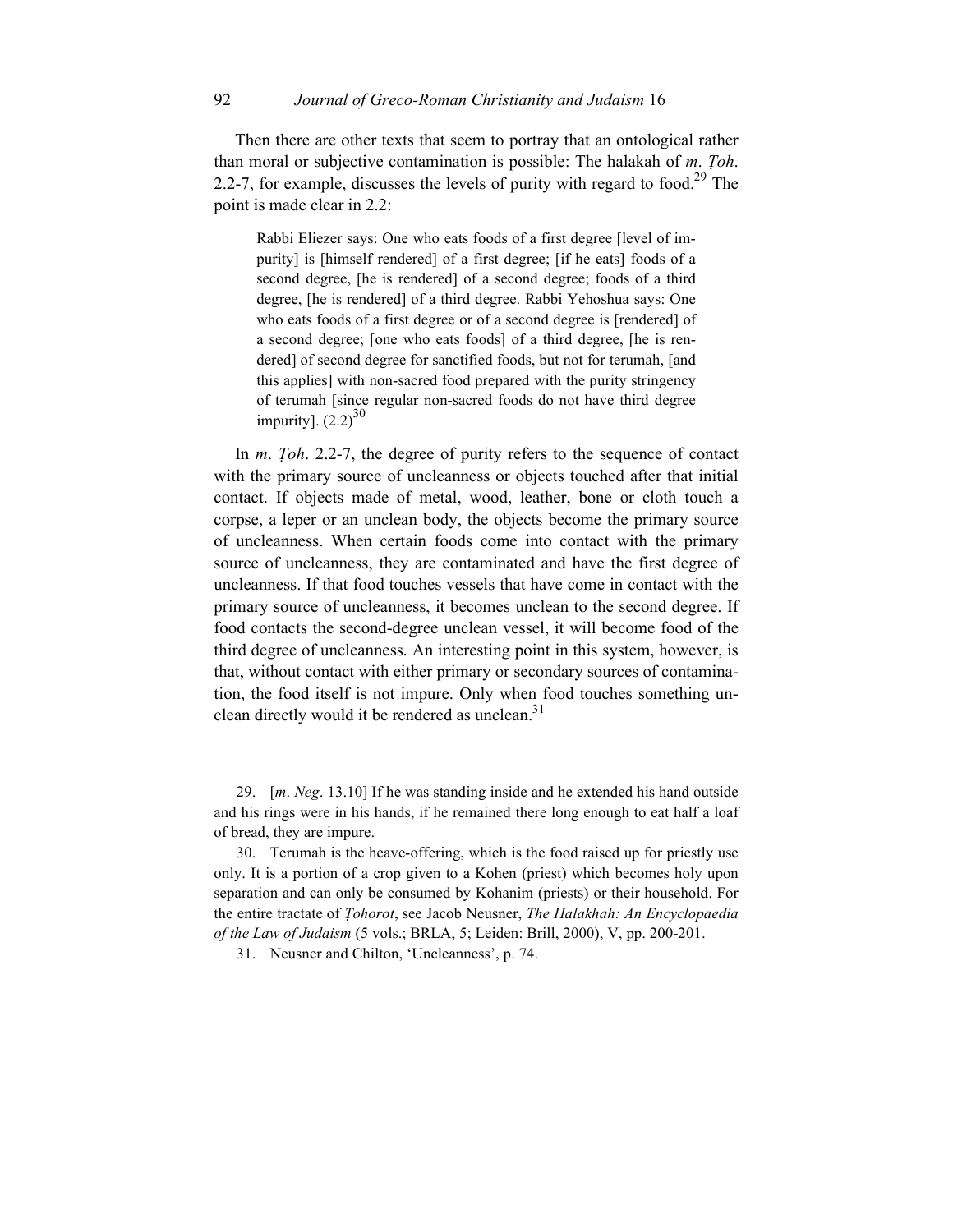Even if some differences exist in terms of the issue of Jewish purity, there are two features in common regarding purity issues in the Mishnah. First, there is a distinction of degree with regard to purity. On one level, there is a distinction between Gentiles and Jews. Beyond that, there also exists a distinction among the Jews between male, female, Pharisee and priests. The holier group is, perhaps paradoxically, more susceptible to being impure. Secondly, purity is a matter of contagious spread by contact. If an unclean person touches something, that object would become unclean. Before contact between the unclean person/object and the second object, however, it would be hardly determinable whether a given food itself is clean or not.

#### *Purity and Human Intention in the Mishnah*

Another noticeable feature of the Mishnah regarding purity is its occasional dependence on human intention. Eric Ottenheijm explains that, unlike the Shammai tradition, Hillelite Pharisees relate impurity to 'the human will of the individual'.<sup>32</sup> By providing the example of the late rabbinic tradition on Raban Johanan ben Zakkai, he asserts that 'the Hillelite rationalized halakhic logic presupposes that impurity is not an external, objective force'.<sup>33</sup> *M. Makširin* is the eighth tractate in *Ṭohorot*, and it deals with the purity of moistened food. The regulation originates from Lev. 11.34, 37-38. In this literature, we may find the relation between human intention and impurity of food (*m*. *Makš*. 1.2-3):

[If] one shakes a tree in order to detach food from it, or to dislodge an impure object, that does not achieve BeKhi Yutan.<sup>34</sup> [If one acts] to detach liquids, Beit Shammai say: What emerges from it and what [remains] in it [which subsequently falls] achieve BeKhi Yutan. Beit Hillel say: What emerges from it achieves BeKhi Yutan, but what [remains] in it does not achieve BeKhi Yutan, because he intends that all [the water] should emerge from it [the tree].

32. Eric Ottenheijm, 'Impurity between Intention and Deed: Purity Disputes in First Century Judaism and in the New Testament', in M.J.H.M. Poorthuis and J. Schwartz (eds.), *Purity and Holiness: The Heritage of Leviticus* (Jewish and Christian Perspectives Series, 2; Leiden: Brill, 2000), pp. 129-47 (131).

33. Ottenheijm, 'Impurity', p. 132.

34. BeKhi Yutan (בכי יותן) is a state where liquid put upon food makes it susceptible to impurity.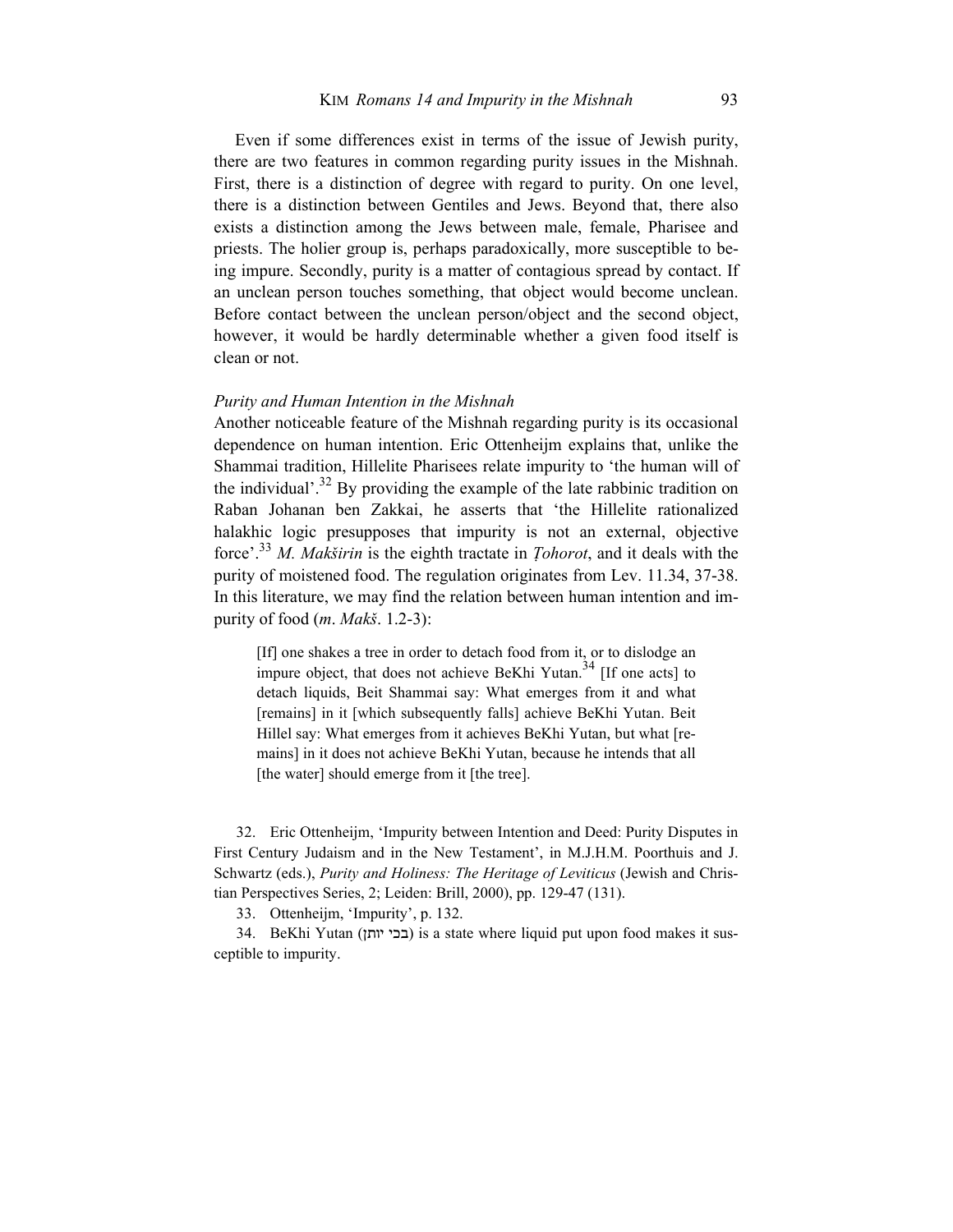[If] one shakes a tree and it falls on its neighbor [another tree] or if one shakes its branch and it falls on its neighbor, and beneath them are seeds or vegetables that are [still] attached to the ground, Beit Shammai say: This achieves BeKhi Yutan, but Beit Hillel say: This does not achieve BeKhi Yutan. Rabbi Yehoshua said in the name of Abba Yose Choli Kafri, a man from Tiv'on: Marvel at yourself if there is, according to the Torah, any impure liquid [that is, that makes food susceptible to impurity] unless he [the owner] intends to place it [on the food], as it states, 'And if water be placed over a seed' (Vayikra [Lev.] 11.38).

According to *m*. *Makš.* 1.2, since one's intention was not to bring water, but food down from the tree, the water that falls does not produce impurity. The person who shakes the tree does not necessarily want the water to fall. Furthermore, in the case that one dislodges liquid from the tree, Shammai concludes that even though one's intention is not fulfilled, the water still defiles food. However, Hillel argues that since the person in question intended to dislodge all the water, the remaining water is not impure. Also, *m*. *Makš*. 1.3 says that the food is tainted only when one intentionally puts the liquid on it.

Moreover, we may find similar connections between human intention and the Mishnaic perception of impurity in *m. Ṭohorot* and its Tosefta:

And what is the doubt concerning creeping things which the sages declare clean? This is a matter of doubt concerning things which are thrown. And he who eats heave-offering which is suspended is clean. And anyone whose matter of doubt is deemed clean—a matter of doubt concerning its offspring is clean. Anything the matter of doubt concerning which is unclean, a matter of doubt concerning its offspring likewise is unclean. (*t. Toh.* 5.8)<sup>35</sup>

35. Neusner, *Halakhah*, V, p. 208. The Tosefta is a redaction, arrangement and organization of the Mishnah. According to Neusner, more than two-thirds of Tosefta constitutes Mishnah's first gemara, which is a corpus of supplements, comments, clarifications and expansions of the Mishnah. In the Mishnah, the Tosefta serves as a commentary. Roughly 60 per cent of tractate Tohorot, 66 per cent of Kelim, 3 per cent of Oholot, 59 per cent of Negaim and 70 per cent of Parah are the Tosefta commentary. Jacob Neusner, *A History of the Mishnaic Law of Purities* (22 vols.; SJLA, 6; Leiden: Brill, 1974), XII, p. 91.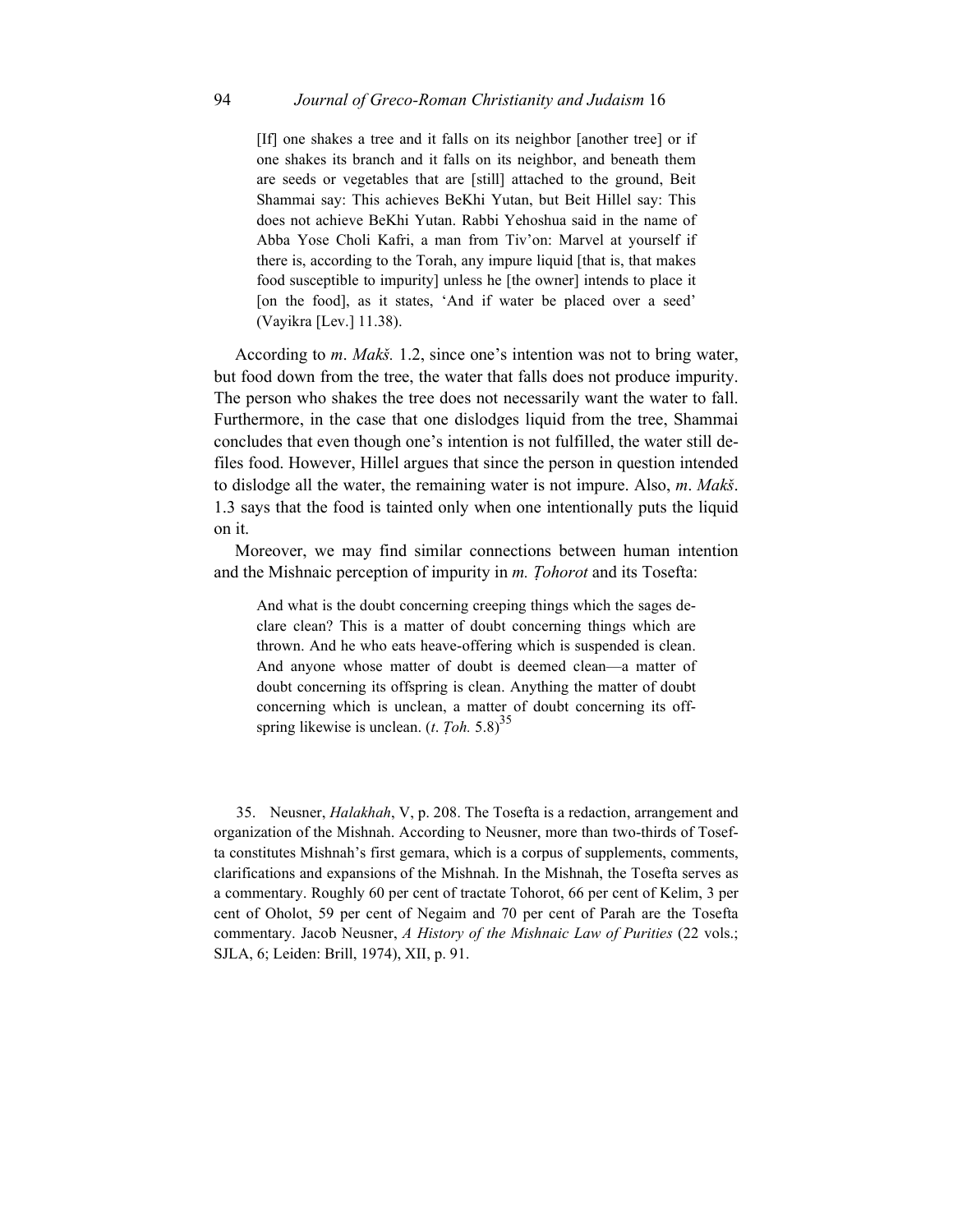A matter of doubt in respect to liquids—in what concerns food, it is unclean, and in what concerns utensils, it is clean. How so? Two jars, one is unclean and one is clean—and one made dough [with water] from one of them—it is a matter of doubt whether he made it from the unclean or whether he made it from the clean—This is [the matter of which it is said]: A matter of doubt concerning liquids—if it has to do with foods, it is deemed unclean, and if it has to do with utensils, it is deemed clean. (*m*. *Ṭoh*. 4.10)

As we see above in the Mishnah and its Tosefta, when there is uncertainty as to whether something is clean or unclean, the matter of doubt would decisively affect its cleanness. Put differently, human intention, not the food itself, makes the food impure. For these rabbis, there is no normative or fixed law in terms of the impurity of food. This notion of food and purity has some affinity with Paul's remark that 'nothing is unclean in itself. But, if anyone regards something as unclean, then for that person it is unclean' (Rom. 14.14).

According to David Rudolph, though non-halakic Jews of the time considered some foods impure, halakic Jews did not regard the food as ontologically unclean but epistemologically so. Thus, when Paul states that nothing is unclean in itself (Rom. 14.14), he arguably addresses his audiences from a halakic perspective on ritual purity that already had a degree of acceptance in the wider Jewish Diaspora.<sup>36</sup> If Rudolph's assertion is correct, Paul, as a halakic Jew, presents his stance on the matter in Romans 14, positing that 'the weak' do not have the knowledge that the food is not ontologically impure. Therefore, Paul, like the Mishnah, concludes that the individual's ignorance and overly sensitive conscience make foods unclean.

#### *The Gentile and Jewish Purity Laws*

Finally, how does the Mishnah deal with Gentile purity? It is noticeable that the Mishnah restricts the validity of purity laws only to Jews. In other words, the Gentile is not affected by or accountable to the ritual purity system.<sup>37</sup> At the same time, however, religious purity is more complicated.

36. Rudolph, 'Food Laws', pp. 151-81.

37. Klawans, 'Notions', p. 303. Other scholars also conclude that in both the Old Testament and in halakic tradition, Gentiles do not necessarily need to observe the food laws and purity regulations in a strict way because they are accountable to the laws of ritual purity. Rudolph, 'Food Laws', p. 154; E.P. Sanders, 'Jewish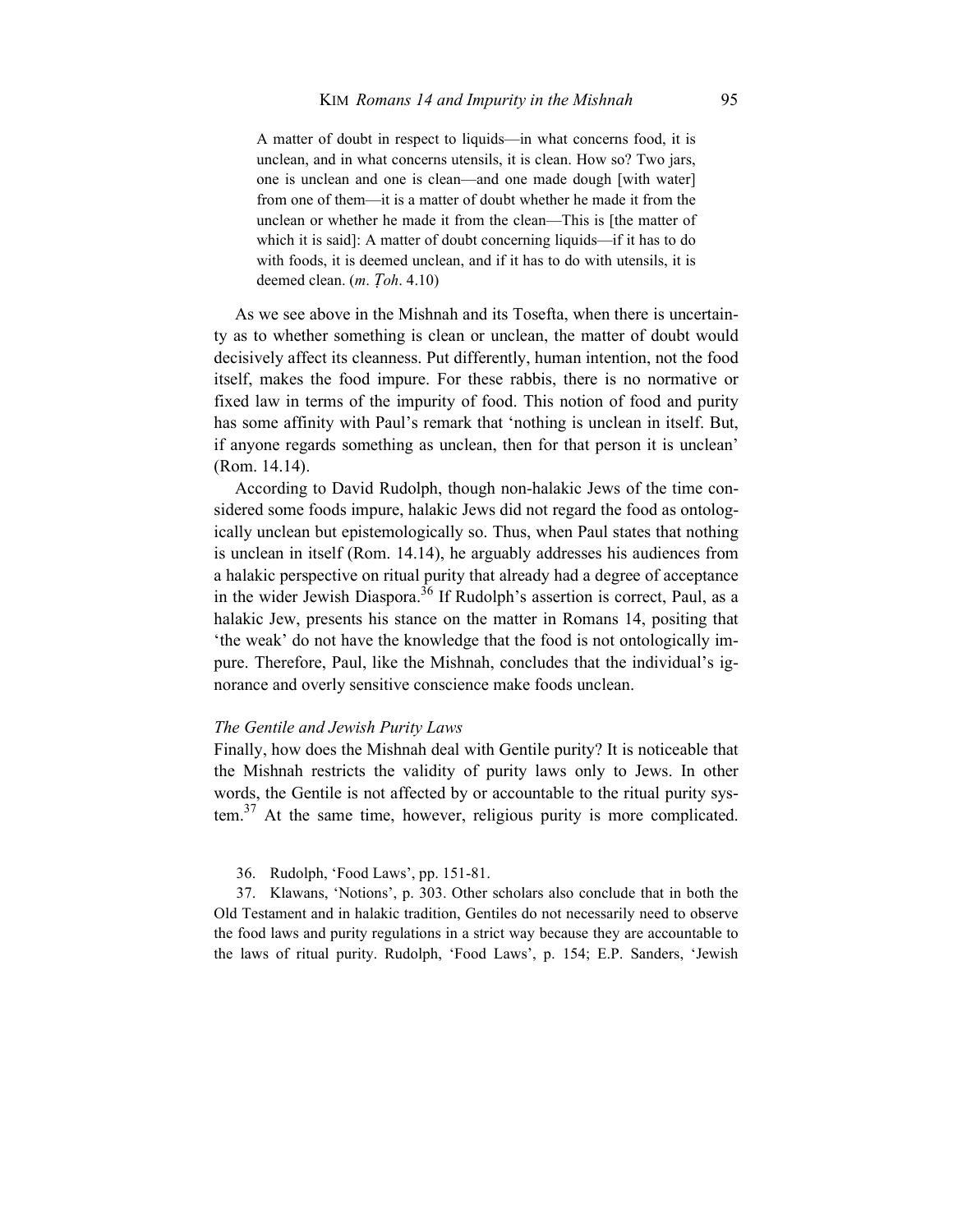## 96 *Journal of Greco-Roman Christianity and Judaism* 16

Klawans asserts that though the Mishnah has many passages stating that Gentiles are defiled and that contact with them makes Jews impure, this is only the case with unconverted Gentiles. That is, when a Gentile converted to being a Jew religiously, only then would the impurity system be applied to that Gentile. Apart from religious conversion, purity laws are not valid for the Gentile.<sup>38</sup> Many passages from different tractates demonstrate that Jewish purity regulations are not relevant to Gentiles:<sup>39</sup>

One should not leave cattle in the inns of non-Jews, for they are suspect regarding bestiality. A woman should not be alone with them for they are suspect regarding fornication. A man should not be alone with them, for they are suspect regarding the spilling of blood. A Jewess should not be a midwife to a non-Jewish woman, for she is birthing one for [a life of] idolatry. But a non-Jewish woman may be a midwife to a Jewess. A Jewess may not suckle a child of a non-Jewish woman, but a non-Jewish woman may suckle the child of a Jewess, within her domain. (*m*. *'Avod*. *Zar*. 2.1)

Rabbi Shimon son of Gamaliel says: Enough time for him to open it, put in a new seal, and allow it to dry. One who leaves a non-Jew in his store, even if he is entering and exiting it is permitted. If he let him know that he was going away, [they are prohibited] if there elapsed enough time for him to puncture [the seal], patch it, and dry it. Rabbi Shimon son of Gamaliel says: Enough time for him to open it, put in a new seal, and allow it to dry. (*m*. *'Avod*. *Zar*. 5.4-5)

Here, we find an interesting set of texts. In the first passage, impurity is possibly at stake in only one direction, though contact between Gentiles and the Jews is permissible in limited circumstances. The reason that a Jewish

Association with Gentiles and Galatians 2:11-14', in Robert T. Fortna and Beverly R. Gaventa (eds.), *Conversation Continues: Studies in Paul and John* (Festschrift J. Louis Martyn; Nashville: Abingdon, 1990), pp. 170-88 (176).

38. Klawans, 'Notions', p. 305. He even contends that 'no passage in the Mishnah was concerned with Gentile *midras*-impurity'. Klawans, 'Notions', p. 308. Italics original.

39. For Gentile impurity with respect to Mishnaic tradition, see Klawans, 'Notions', pp. 302-11. In this article, he provides exemplary passages from the Mishnah, Tosefta and Talmud. Also see Jonathan Klawans, 'The Impurity of Immorality in Ancient Judaism', *JJS* 48 (1997), pp. 1-16 (11-14).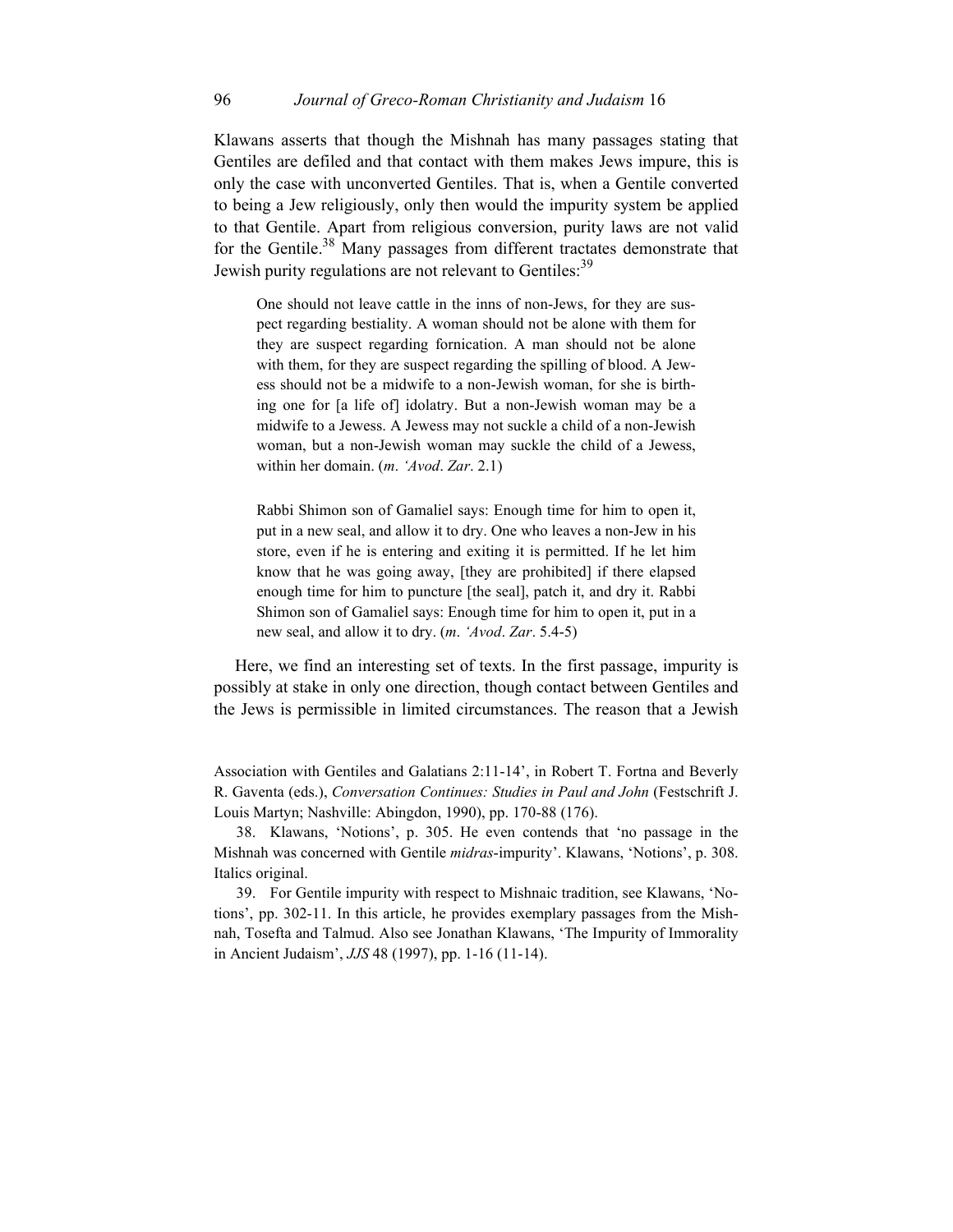woman should not be a midwife for a Gentile is a matter of idolatry. By contrast, a non-Jewish woman could be a midwife and enter the house of a Jewish woman to feed her baby. In addition to this, according to *m*. *'Abod*. *Zar*. 5.4-5, the Gentile's entering and even staying in the house of the Jew is not prohibited. Here are more examples of these two standards:

Everyone is made impure by negaim (נגעים] (plague spots] except for the non-Jews and a Ger Toshav [resident alien].40 (*m*. *Neg*. 3.1)

All clothes can become impure from negaim except those of non-Jews ... one [i.e. a Jew] who purchases clothes from non-Jews should examine, if it [is] in the beginning of the nega. If one attached them, which grows in the ground, even a thread or even a string or anything which can become impure, is impure. (*m*. *Neg*. 11.1)

All houses become impure from negaim except those of non-Jews. (*m*. *Neg*. 12.1)

The term *nega'im* ( נגעים (refers to plague spots or blemishes, and the tractate *Nega'im* is about diseases, such as leprosy or mold, that affect people and their houses. Such diseases were a serious issue for purity in terms of the Levitical tradition of the Old Testament (Lev. 13). Nevertheless, *m*. *Nega'im* says that non-Jews need not be concerned with the Jewish purity regulations. Only when a Jew purchases clothes or houses from non-Jews should the Jew examine whether the products are contaminated by these blemishes or not. Here, again, we find that the responsibility is upon the Jew, not the non-Jew.

Likewise, a Gentile is not susceptible to becoming impure because of a genital discharge (*m*. *Zab*. 2.1). If a Gentile woman discharges semen from a Jew, it is impure for the Jew. By contrast, if a Jewish woman discharges semen from a Gentile, she is reckoned as pure (*m*. *Miq*. 8.4). *M*. *Niddah* 7.3 says that if menstrual blood comes from a Gentile, it is pure. But, if the blood comes from an Israelite or a Samaritan, Rabbi Meir regards them as impure; yet the sages regard them as pure, for they are not defiled with regard to their stains. Based on these cases, we may conclude that ritual impurity regulations have nothing to do with Gentiles but apply only to Jews.

40. *Ger Toshav* refers to non-Jewish residents in Jewish land, Gentiles who accept the seven Noahide laws.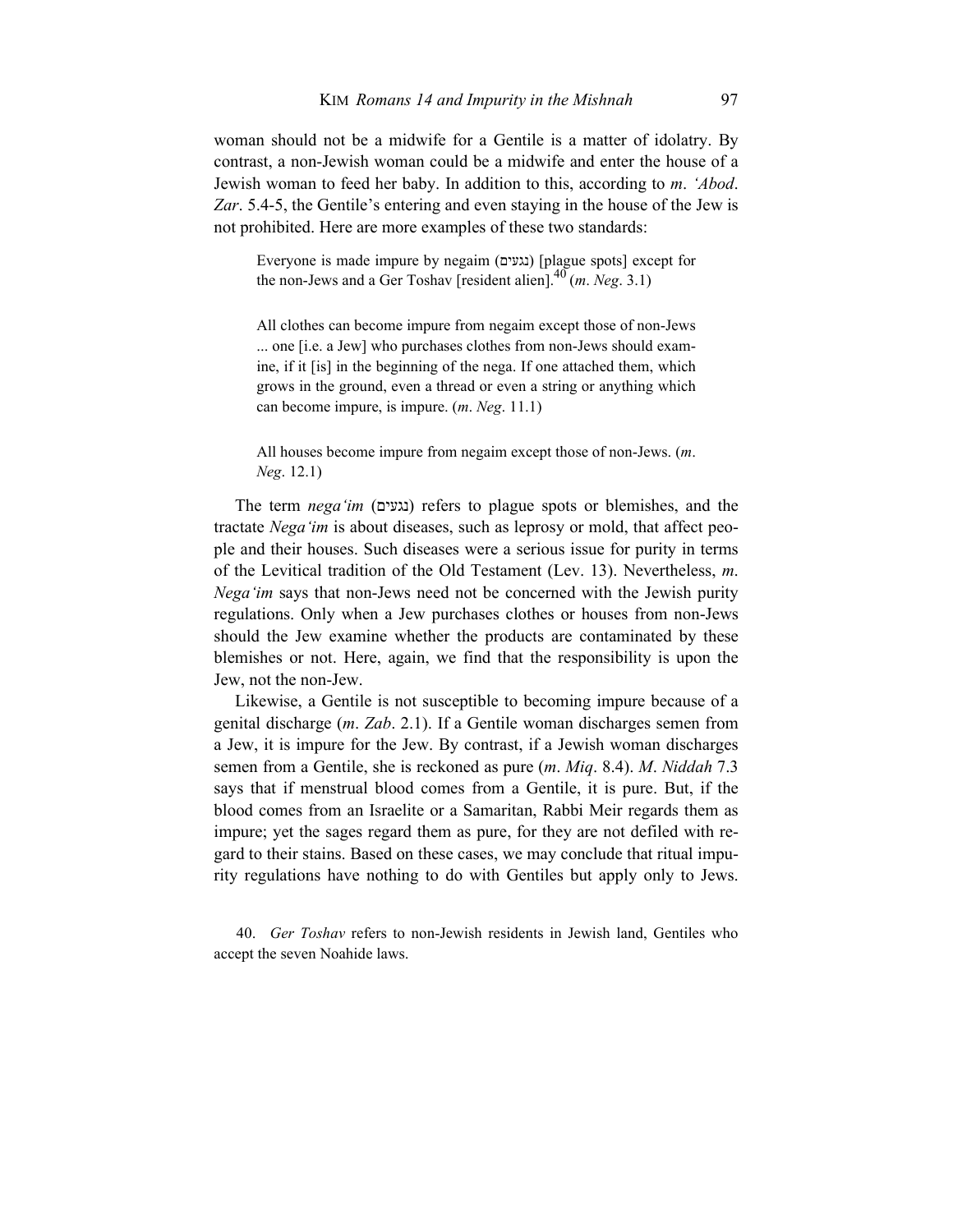Though both Gentiles and Jews share contact, only the Jew is understood to be affected, particularly when the Jew is male. We may understand this in the same sense as the first feature of the impurity system noted above. Since the degree of purity is different between the Gentile and the Jew, purity issues would be raised when the Jew contacts the Gentile. In contrast, since the Gentile lives at the lower level of purity than the Jew, they are not affected by the Jewish regulations.

### *The Implication of Paul's Statement in Romans 14: A Viable Suggestion*

Based on the tractates of the Mishnah cited above, we can observe three features of Jewish purity traditions. First, there are different degrees of purity in the Mishnah. One's purity would be determined by contact between higher and lower levels of purity. Objects are not unclean in and of themselves. Instead, the impurity of objects is determined by the primary and the secondary source of the impurity. Secondly, human intention is a factor in purity, at least in Hillelite teachings. Thirdly, Gentiles are not affected by Jewish purity laws, as the laws are only concerned with Jewish purity or impurity.

Returning to Romans 14, how are we to understand Paul's admonition? If the weak and the strong are Jewish Christians and Gentile Christians respectively, what the Jewish Christians are doing in judging the Gentile meat-eaters does not correspond to rabbinic tradition. After all, it would be unnecessary to blame Gentiles for their dietary choices, because Gentiles are not affected by Jewish laws of this sort. If both the weak and the strong are Jewish, however, or even if each group is a mix of Jews and God-fearing Gentiles, Paul's statement in Rom. 14.14 is valid in light of the Jewish purity laws.41 This is because, at least in the Mishnah, food itself is not impure but only becomes so when it comes into contact with a primary source of impurity. Furthermore, according to the Mishnah, human intention is one of the determinative factors in whether the food is clean or unclean. Therefore, Paul's exhortation is justified by the rabbinic tradition when he teaches that no one––whether the Gentile, the Jew, the law-observant Gentile or the Jewish Christian––should criticize others because of food.

41. 'Nothing is unclean in itself except to the one who considers something to be unclean, then it is unclean' (οὐδὲν κοινὸν δι' ἑαυτοῦ, εἰ μὴ τῷ λογιζομένῳ τι κοινὸν εἶναι, ἐκείνῳ κοινόν) (Rom. 14.14).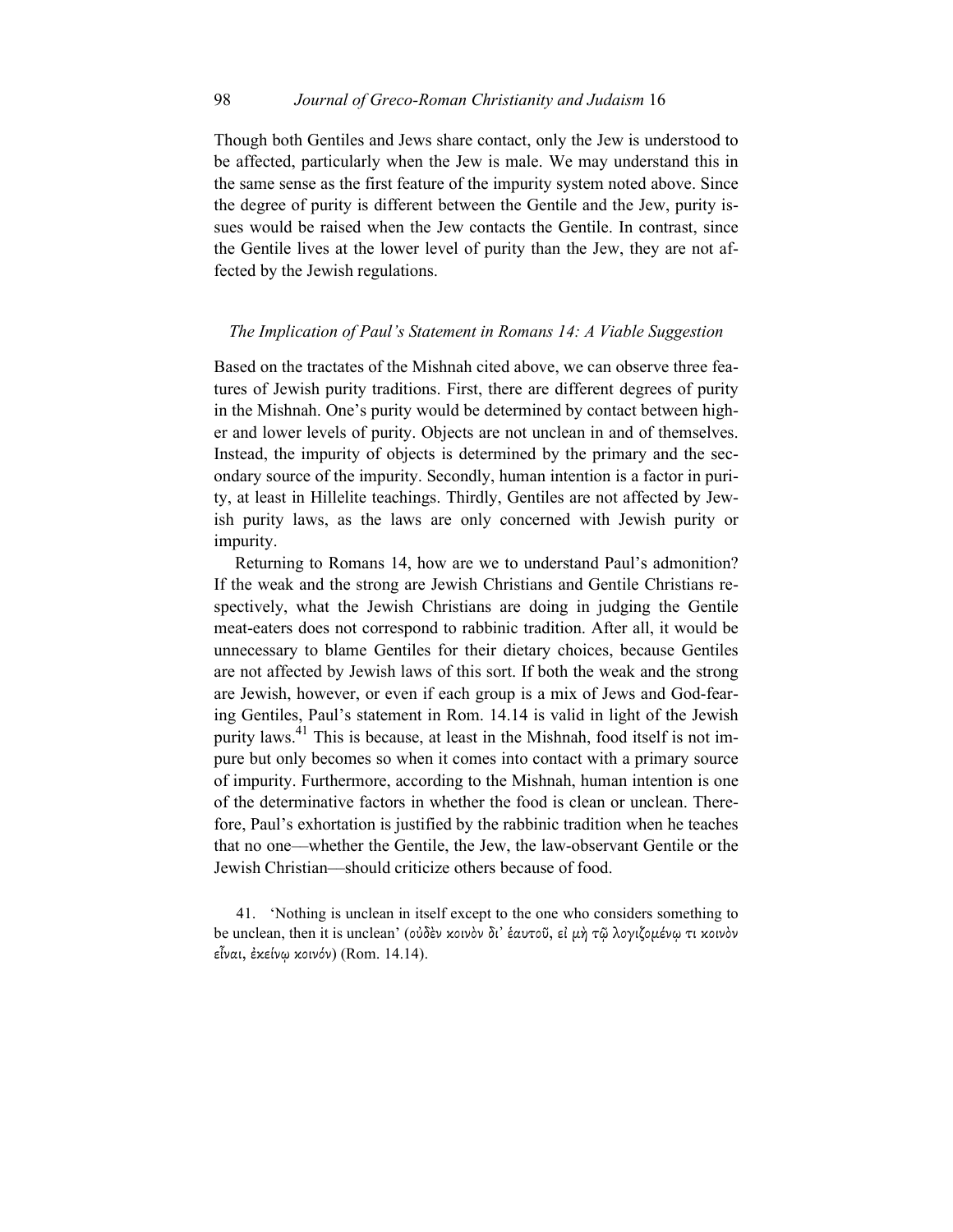There is a significant aspect of Paul's argument that one should not neglect, however. Specifically, although one may understand Paul's stance on food laws and purity issues in accordance with rabbinic tradition, Paul addresses the food issue with a concern for a broken unity in the community of Christians in Rome. Due to this concern, Paul does not adhere to the Jewish, rabbinic perspective exactly. Rather, he admonishes his readers using a reconfigured comprehension of the Jewish tradition. If we examine how he admonishes his readers, this becomes clearer.

Paul unequivocally addresses his interlocutors to strive for peace and edification (οἰκοδομή) with each other, so as not to destroy (καταλύω) the work of God (Rom. 14.15-19). In other words, Paul exhorts both to build up harmony and unity in the church.<sup>42</sup> This can be identified through Paul's choice of language in Romans 14. First, the cohesion of participants is noteworthy.<sup>43</sup> Through his language, Paul denotes that there are at least two types of groups in the church of Rome: the ones who have faith (οἱ πιστεύοντες) to eat everything and the ones who eat only λάχανον (vegetables)—the weak (ὁ ασθενῶν) in faith, so to speak. The participants ὁ ἀσθενῶν and οἱ πιστεύοντες appear throughout Rom. 14.1–15.13. Besides those terms, Paul repeatedly uses words such as κρίνειν and προσλαµβάνειν, denoting a plausible situation in which some members of the community judge and despise each other.

Secondly, Paul uses words in the same semantic domains. Those words are ἀλλήλων (each other), εἷς (one), πᾶς (all) and ἕκαστος (each), denoting reciprocal relationships. According to L&N, πᾶς (all) and εἷς (one) are in the domain of whole, unite, part and divide (L&N 63).<sup>44</sup> Also,  $\pi \tilde{\alpha}$  (all) and έκαστος (each) are in the same domain of Quantity (L&N 59).<sup>45</sup> The word ἕκαστος appears four times in Romans 12–15. The word is used a total of five times in Romans, but four of them are in this section (80 per cent).

42. Dunn, *Romans 9–16*, p. 825.

43. Semantic domains are groups of words that each have semantic affinities. Semantic domains of the Greek New Testament can be found in L&N. As Westfall elucidates, an author tends to employ words that are closely associated to create links within a unit. Cynthia Long Westfall, *A Discourse Analysis of the Letter to the Hebrews: The Relationship between Form and Meaning* (LNTS, 297; London: T. & T. Clark, 2005), p. 49.

44. I will use L&N as an abbreviation for Louw and Nida's semantic domains.

45. L&N, pp. 597, 613-14.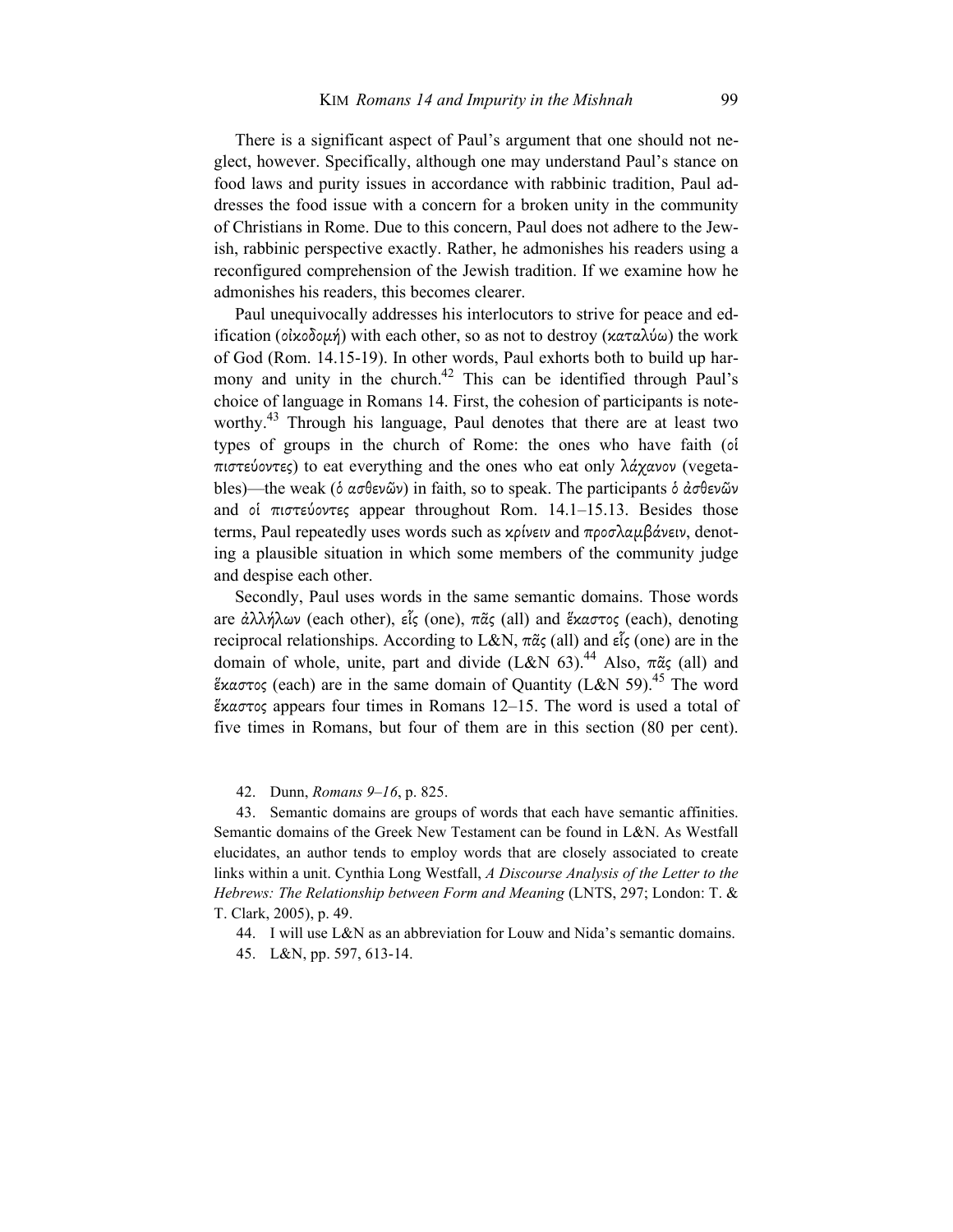Similarly, the word  $\frac{\partial \lambda}{\partial \omega}$  appears frequently in this section and indicates a reciprocal relationship. Ἀλλήλων is employed thirteen times in Romans and nine times in the exhortation section (70 per cent). Alongside these, there are other semantic domains recurring in Rom. 14.1–15.13 such as Attitude and Emotions (L&N 25, six times),  $^{46}$  Moral and Ethical (L&N 88, seven times),<sup>47</sup> Whole and Unite (L&N 63, eight times),<sup>48</sup> Association (L&N 34, four times),<sup>49</sup> Court and Legal (L&N 56, eight times),<sup>50</sup> and Linear Movement (L&N 15, five times).<sup>51</sup> In other words, Paul's lexical choices convey an overall topic which is an exhortation for unity.

Thirdly, the predicate elements are noteworthy, since the verbal mood system in Greek refers to the author's stances and attitudes. Overall, in Rom. 14.1–15.13, Paul is directive of his interlocutors. Paul uses prohibitions to both groups, using negation and imperatives that his audience should not despise (μὴ ἐξουθενείτω) and criticize (μὴ κρινέτω), respectively. In Rom. 14.10, then, Paul employs the second-person pronoun to rebuke their behaviors (κρίνειν and ἐξουθενεῖν). The imperative mood appears in fourteen clauses out of seventy-eight finite clauses. Not only imperatives, but also hortatory subjunctives function as directives to 'exhort his audience to join him in the doing of an action'.<sup>52</sup> Lastly, in Rom. 15.5, Paul uses an optative form to express his wish that his interlocutors would live in harmony through Christ Jesus. The grammatical form of the optative may not

- 46. L&N, pp. 288-320.
- 47. L&N, pp. 742-76.
- 48. L&N, pp. 613-17.
- 49. L&N, pp. 446-58.
- 50. L&N, pp. 552-58.
- 51. L&N, pp. 181-212.

52. Ernest DeWitt Burton, *Syntax of the Moods and Tenses in New Testament Greek* (Chicago: University of Chicago Press, 1906), p. 74. Robertson explains that 'in principle, the hortatory subjunctive is the same as the prohibitive use. It was a necessity for the first person since the imperative was deficient there' (A.T. Robertson, *A Grammar of the Greek New Testament in the Light of Historical Research* [New York: Hodder & Stoughton, 1914], p. 931). Porter also explains that 'For first-person commands and prohibitions, where no imperative form is available, the subjunctive is used for both the present and the aorist tense-forms' (Stanley E. Porter, *Idioms of the Greek New Testament* [Biblical Languages: Greek, 2; Sheffield: Sheffield Academic Press, 1995], p. 222).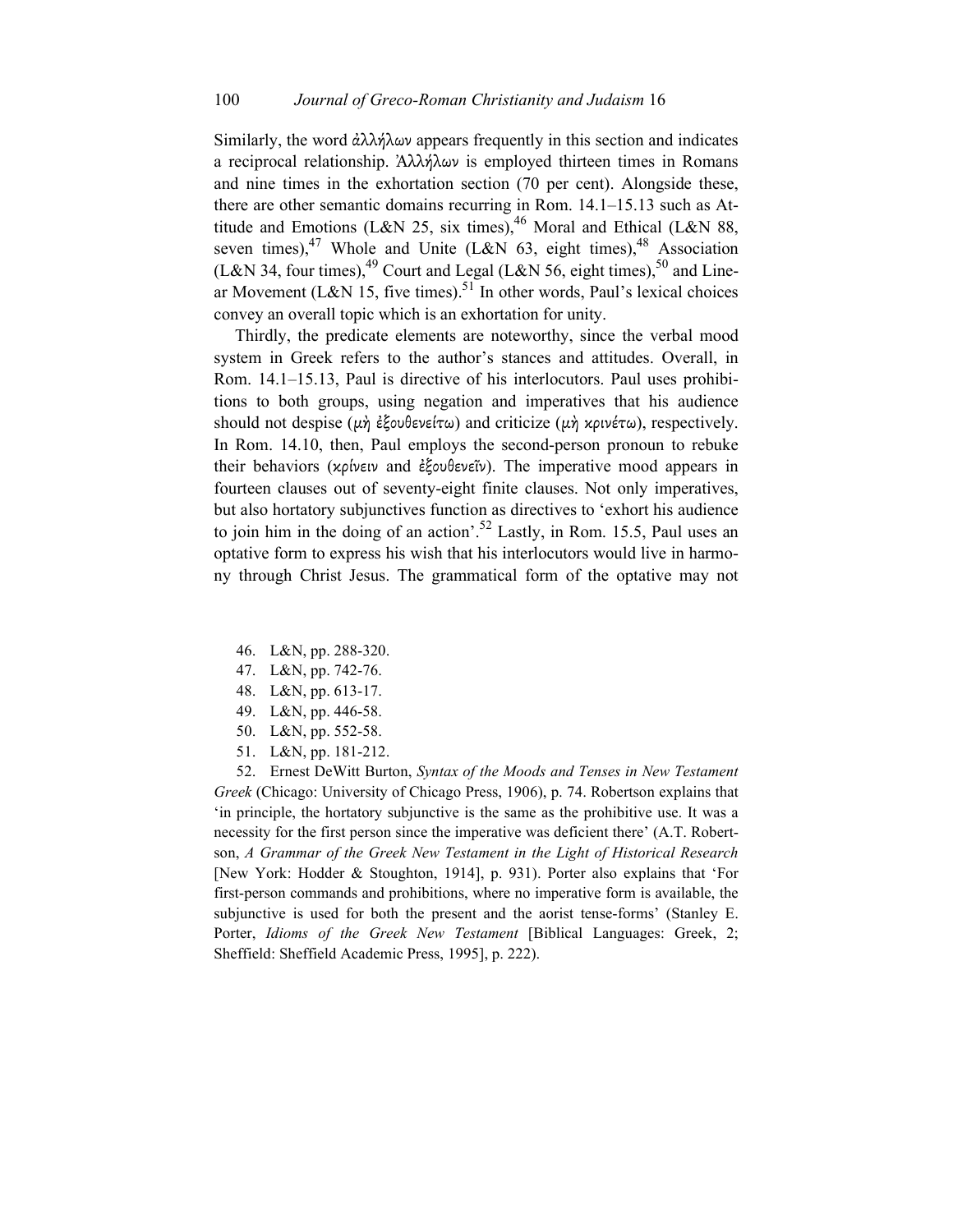directly relate to the semantics of commands or prohibitions.<sup>53</sup> However, it probably functions as a reminder of the command expressed by the imperative in Rom. 15.2.

In addition to this, Paul's language provides hints that he has reshaped his view on purity in Christ. Put differently, though Paul does not subvert Jewish food traditions, he proposes his view of purity and food tradition in the light of the person and life of Christ. Paul exhibits what he has known and has been persuaded regarding the food in Christ, not in Jewish tradition, that nothing is unclean itself. Here, as Porter explains, the language of Paul is asseverative. Paul employs the perfect tense form, 'I know and am convinced in the Lord' (οἶδα καὶ πέπεισµαι ἐν κυρίῳ), which carries semantic prominence in the discourse.<sup>54</sup>

In Rom. 14.15, Paul states that walking according to love and not discouraging others are more important than staying pure by not eating some foods, because brothers and sisters in the community are the ones for whom Christ died. Romans 14.15 has four clauses and has noteworthy linguistic features. First, in the conditional clause complex (εἰ γὰρ διὰ βρῶµα ὁ ἀδελφὸς σου λυπεῖται, οὐκέτι κατὰ ἀγάπην περιπατεῖς, 'for if your brother is grieved by food, you are no longer walking in love') Paul uses the indicative form, which conveys the first-class conditional clause. It is the most frequently used kind of conditional clause in the New Testament, and 'it makes an assertion for the sake of argument'.<sup>55</sup> Thus, Paul lays the foundation of what comes next, rather than positing a potential situation that has not yet happened. In other words, Paul employs the indicative form in the conditional clause complex to command his readers not to destroy  $(\mu \dot{\gamma})$ ... ἀπόλλυε) the one for whom Christ died. Moreover, Paul uses the present tense form in the conditional clause complex to express his perspective on

53. It takes a similar function with the subjunctive and future tense-forms of Greek in that it expresses the author's projection and expectation. Robertson, *Grammar*, p. 937; Porter, *Idioms*, pp. 59-60. However, as Moulton suggests, in Mk 11.14, the optative is used functionally as a prohibition (James Hope Moulton, *A Grammar of New Testament Greek* [Edinburgh: T. & T. Clark, 3rd edn, 1908], p. 165).

54. Stanley E. Porter, *The Letter to the Romans: A Linguistic and Literary Commentary* (New Testament Monographs, 37; Sheffield: Sheffield Phoenix Press, 2015), p. 263.

55. Porter, *Idioms*, p. 256.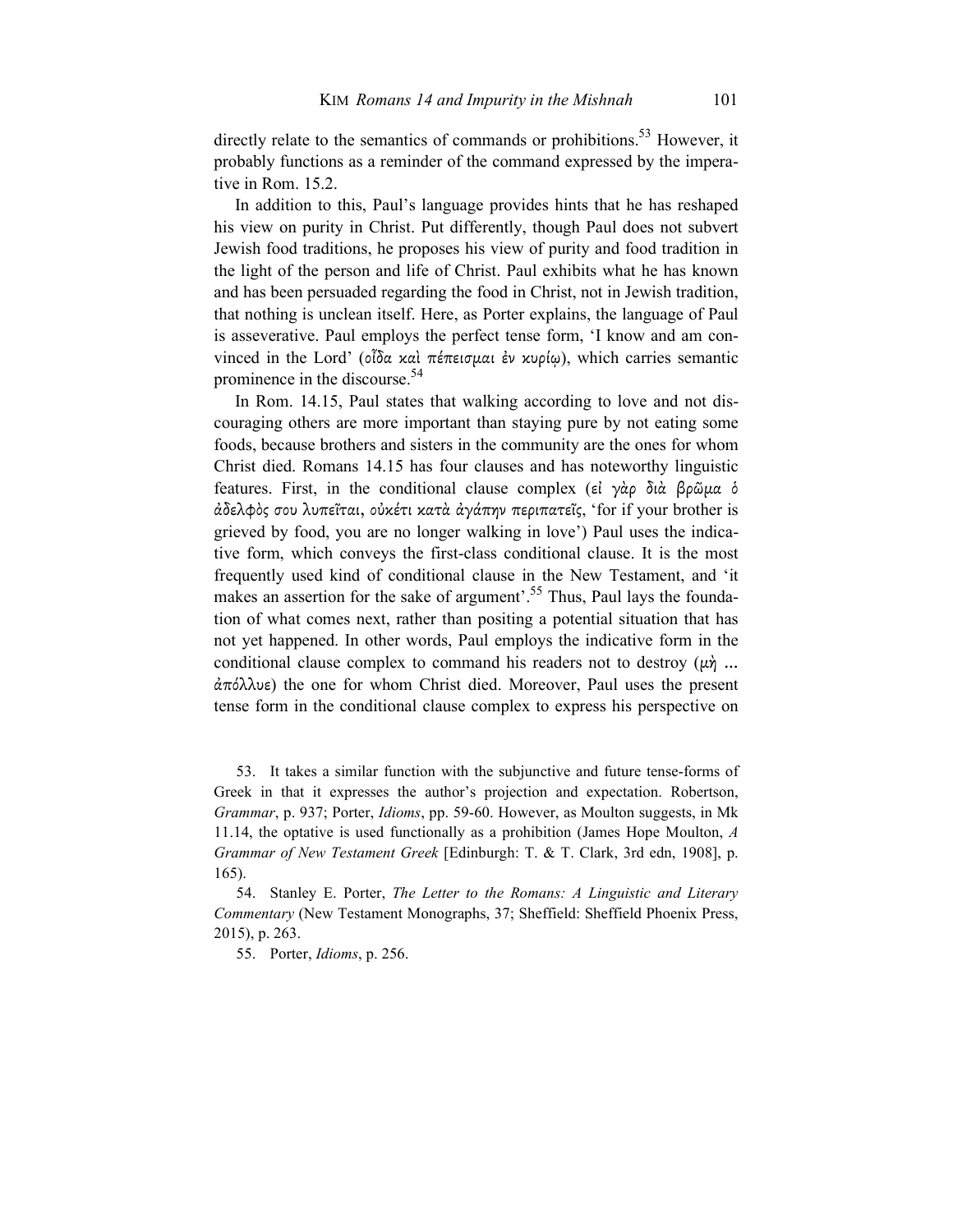what his interlocutors are doing.<sup>56</sup> This allows Paul to describe the conflict occurring in the Roman church, and only then does his language turn directive to instruct his interlocutors. Lastly, Paul maintains a sense of communal identity by using repeated lexemes and themes such as ἀδελφός ('brothers [and sisters]') and unity in χριστός ('Christ'). In this regard, to Paul, the dietary tradition is not the primary concern. Rather, the primary focus must be love in Christ and edification for the community that is like a family ('brothers [and sisters]'). It is conceivable to say that, though Paul does not present an antagonistic stance to Jewish tradition regarding purity and food, he reconfigures and reshapes his understanding in light of Christ. He expresses his reconfiguration of purity issues through his instructive and directive language.

Even earlier, back in Rom. 14.6-8, Paul brings up various behaviors related to Jewish traditions, such as observing religious days and eating certain foods. However, Paul evaluates those traditions in relation to the new realities enacted by the Lord Jesus Christ. To this end, Paul's primary concern is not whether one regards a day as more special than other days or esteems every day equally, whether one eats or abstains from certain foods or whether one lives or dies. Paul declares that everyone is ontologically equal in Christ, and so there should not be partisan Christian living among his audience. Therefore, Paul, through his reconfigured perception of his own Jewish heritage, attempts to motivate reconciliation between the two groups in question, regardless of their different backgrounds in Rome.

As we have seen, in the Jewish purity system there is a distinction in purity between the non-law-observant and law-observant. Paul, however, through his admonition, neutralizes the divide between the two for the sake of something more important than purity. For him, the unity of the church and the reconciliation of its groups in conflict is the more important priority compared to purity regulations or food laws.<sup>57</sup> Segal aptly states, 'Paul has

56. Porter, *Idioms*, pp. 29-35. This view is related to Greek verbal aspect. Verbal aspect theory proposes that Greek tenses do not present temporal details about when the event actually happened, whether in the past, present or future. Instead, the tense form is grammaticalized by the author/speaker to express a perspective on an action. For an exhaustive explanation of verbal aspect, see Stanley E. Porter, *Verbal Aspect in the Greek of the New Testament with Reference to Tense and Mood* (Studies in Biblical Greek, 1; New York: Peter Lang, 1989), pp. 75-110.

57. Moo, *Romans*, p. 859.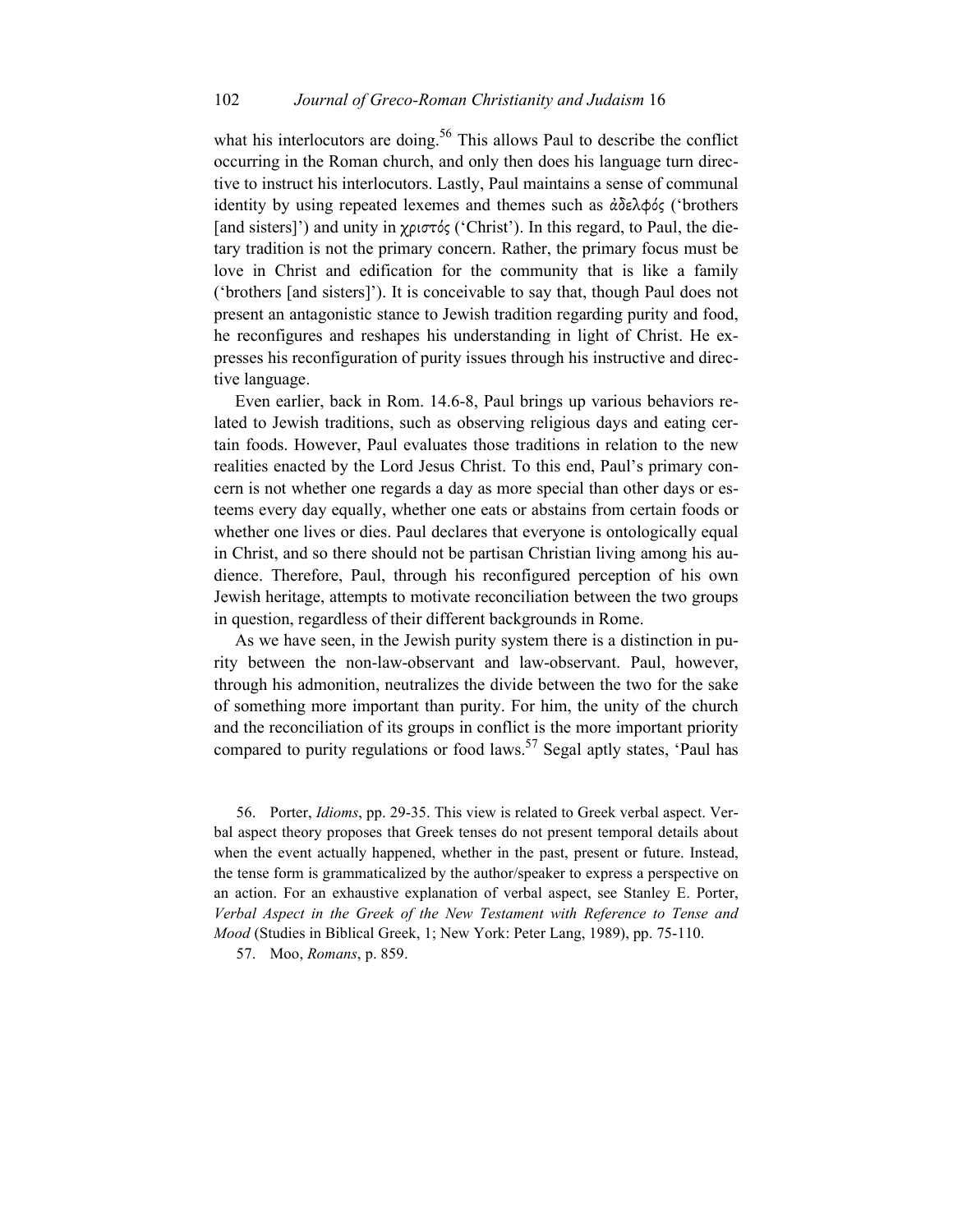brought his Pharisaic sensibility into an entirely new environment, where the issue has become acute as a communal problem, rather than an issue for an individual Jew as he or she pursues his or her livelihood'.<sup>58</sup> This is an important notion about Paul regarding his Jewish tradition. Paul does not subvert Judaism or Jewish food or purity laws. However, Paul does not adopt the Jewish tradition without creative flexibility. Indeed, he understands and applies it via a reconfigured perspective in Christ.

This may be seen in his statement that 'the kingdom of God is not a matter of eating and drinking, but of righteousness, peace and joy in the Holy Spirit' (Rom. 14.17). Though the kingdom of God does not frequently appear in Pauline texts, he employs the theme of the kingdom of God to propose a new community that Jesus-believers in Rome must pursue.<sup>59</sup> As Dunn explains, 'Paul uses an inextricable link between kingdom and Spirit as a principle of discrimination on both fronts on which he was engaged: against those too much influenced by Hellenistic ideas of wisdom; and against those too much dependent on the traditional customs of Judaism'.<sup>60</sup> That is, no matter what traditional setting they have, whether Jewish abstention or Hellenistic asceticism, Paul draws both of them into the kingdom of God. If the weak and the strong are Jews and Gentiles respectively, Paul proposes God's kingdom as a new community which can embrace both. If instead both groups are Jews of different schools of thought, Paul offers them a modified rabbinic perspective that makes unity in Christ the aim and makes human intention a partial criterion for purity ('faith/doubt'). Therefore, regardless who the weak and the strong are, Paul makes an exhortation in Romans 14 to the two groups to love one another and to build the unity of the church in Rome. $61$ 

## *Conclusion*

The present paper has examined Romans 14 from within Judaism, mainly based on the rabbinic literature preserved in the Mishnah. Though this method has its limitations, discussing Paul's Jewish background and the

58. Segal, *Paul the Convert*, p. 234.

59. Jewett, *Romans*, p. 862; Dunn, *Romans 9–16*, p. 822; Moo, *Romans*, p. 857; Barrett, *Romans*, p. 264.

- 60. Dunn, *Romans 9–16*, p. 823.
- 61. Porter, *Romans*, pp. 258-59.